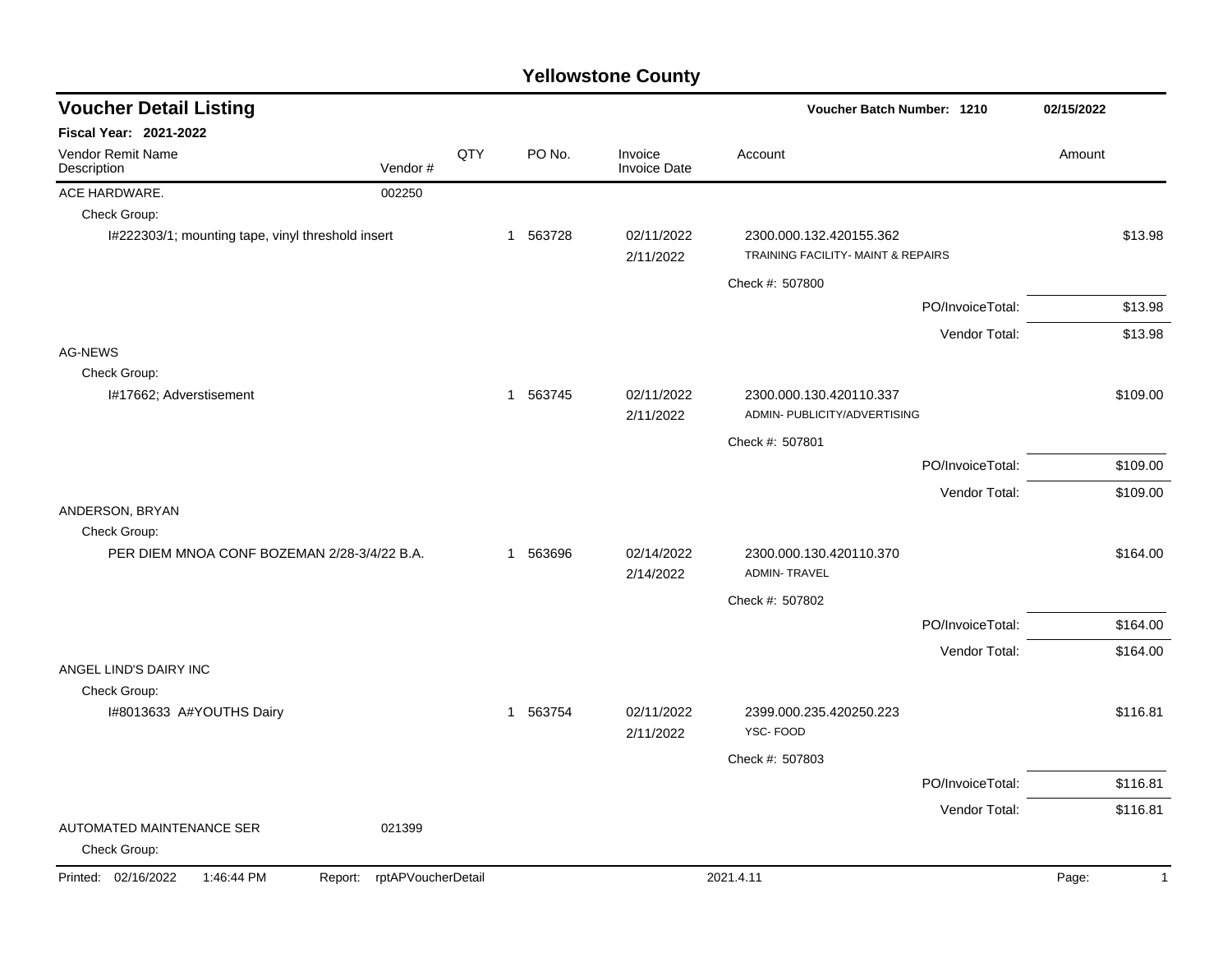| Fiscal Year: 2021-2022<br>Vendor Remit Name<br>QTY<br>PO No.<br>Invoice<br>Account<br>Amount<br>Vendor#<br><b>Invoice Date</b><br>Description<br>I#78842; Payne 2/10/22<br>02/11/2022<br>563738<br>2300.000.135.420180.367<br>$\mathbf{1}$<br>MISC- JANITORIAL SERVICES<br>2/11/2022<br>563738<br>02/11/2022<br>I#78847; Briefing rm. 2/10/22<br>$\mathbf{1}$<br>2300.000.135.420180.367<br>MISC- JANITORIAL SERVICES<br>2/11/2022<br>Check #: 507804<br>PO/InvoiceTotal:<br>Vendor Total:<br><b>BENCH AUTO REPAIR</b><br>Check Group:<br>02/11/2022<br>2/3/22; Car #175 exhaust repair<br>563747<br>2300.000.131.420140.361<br>\$580.00<br>1<br>DETECTIVES- VEHICLE REPAIRS<br>2/11/2022<br>Check #: 507805<br>PO/InvoiceTotal:<br>Vendor Total:<br><b>BODINE, ROGER</b><br>041915<br>Check Group:<br>PER DIEM MNOA CONF BZM 2/28-3/4/22 R.B.<br>563748<br>02/14/2022<br>2300.000.130.420110.370<br>\$164.00<br>$\mathbf{1}$<br><b>ADMIN-TRAVEL</b><br>2/14/2022<br>Check #: 507806<br>PO/InvoiceTotal:<br>Vendor Total:<br>BROWN'S AUTO SERVICE INC<br>034065<br>Check Group:<br>02/11/2022<br>I#158510; Car #27 transmission svc.<br>563735<br>2300.000.132.420150.361<br>\$317.60<br>-1<br>PATROL- VEHICLE REPAIRS<br>2/11/2022<br>Check #: 507807<br>PO/InvoiceTotal:<br>Vendor Total:<br>BURNS, CASSANDRA | <b>Voucher Detail Listing</b> |  |  | <b>Voucher Batch Number: 1210</b> | 02/15/2022 |
|-----------------------------------------------------------------------------------------------------------------------------------------------------------------------------------------------------------------------------------------------------------------------------------------------------------------------------------------------------------------------------------------------------------------------------------------------------------------------------------------------------------------------------------------------------------------------------------------------------------------------------------------------------------------------------------------------------------------------------------------------------------------------------------------------------------------------------------------------------------------------------------------------------------------------------------------------------------------------------------------------------------------------------------------------------------------------------------------------------------------------------------------------------------------------------------------------------------------------------------------------------------------------------------------------------------------|-------------------------------|--|--|-----------------------------------|------------|
|                                                                                                                                                                                                                                                                                                                                                                                                                                                                                                                                                                                                                                                                                                                                                                                                                                                                                                                                                                                                                                                                                                                                                                                                                                                                                                                 |                               |  |  |                                   |            |
|                                                                                                                                                                                                                                                                                                                                                                                                                                                                                                                                                                                                                                                                                                                                                                                                                                                                                                                                                                                                                                                                                                                                                                                                                                                                                                                 |                               |  |  |                                   |            |
|                                                                                                                                                                                                                                                                                                                                                                                                                                                                                                                                                                                                                                                                                                                                                                                                                                                                                                                                                                                                                                                                                                                                                                                                                                                                                                                 |                               |  |  |                                   | \$2,725.50 |
|                                                                                                                                                                                                                                                                                                                                                                                                                                                                                                                                                                                                                                                                                                                                                                                                                                                                                                                                                                                                                                                                                                                                                                                                                                                                                                                 |                               |  |  |                                   | \$466.92   |
|                                                                                                                                                                                                                                                                                                                                                                                                                                                                                                                                                                                                                                                                                                                                                                                                                                                                                                                                                                                                                                                                                                                                                                                                                                                                                                                 |                               |  |  |                                   |            |
|                                                                                                                                                                                                                                                                                                                                                                                                                                                                                                                                                                                                                                                                                                                                                                                                                                                                                                                                                                                                                                                                                                                                                                                                                                                                                                                 |                               |  |  |                                   | \$3,192.42 |
|                                                                                                                                                                                                                                                                                                                                                                                                                                                                                                                                                                                                                                                                                                                                                                                                                                                                                                                                                                                                                                                                                                                                                                                                                                                                                                                 |                               |  |  |                                   | \$3,192.42 |
|                                                                                                                                                                                                                                                                                                                                                                                                                                                                                                                                                                                                                                                                                                                                                                                                                                                                                                                                                                                                                                                                                                                                                                                                                                                                                                                 |                               |  |  |                                   |            |
|                                                                                                                                                                                                                                                                                                                                                                                                                                                                                                                                                                                                                                                                                                                                                                                                                                                                                                                                                                                                                                                                                                                                                                                                                                                                                                                 |                               |  |  |                                   |            |
|                                                                                                                                                                                                                                                                                                                                                                                                                                                                                                                                                                                                                                                                                                                                                                                                                                                                                                                                                                                                                                                                                                                                                                                                                                                                                                                 |                               |  |  |                                   |            |
|                                                                                                                                                                                                                                                                                                                                                                                                                                                                                                                                                                                                                                                                                                                                                                                                                                                                                                                                                                                                                                                                                                                                                                                                                                                                                                                 |                               |  |  |                                   |            |
|                                                                                                                                                                                                                                                                                                                                                                                                                                                                                                                                                                                                                                                                                                                                                                                                                                                                                                                                                                                                                                                                                                                                                                                                                                                                                                                 |                               |  |  |                                   | \$580.00   |
|                                                                                                                                                                                                                                                                                                                                                                                                                                                                                                                                                                                                                                                                                                                                                                                                                                                                                                                                                                                                                                                                                                                                                                                                                                                                                                                 |                               |  |  |                                   | \$580.00   |
|                                                                                                                                                                                                                                                                                                                                                                                                                                                                                                                                                                                                                                                                                                                                                                                                                                                                                                                                                                                                                                                                                                                                                                                                                                                                                                                 |                               |  |  |                                   |            |
|                                                                                                                                                                                                                                                                                                                                                                                                                                                                                                                                                                                                                                                                                                                                                                                                                                                                                                                                                                                                                                                                                                                                                                                                                                                                                                                 |                               |  |  |                                   |            |
|                                                                                                                                                                                                                                                                                                                                                                                                                                                                                                                                                                                                                                                                                                                                                                                                                                                                                                                                                                                                                                                                                                                                                                                                                                                                                                                 |                               |  |  |                                   |            |
|                                                                                                                                                                                                                                                                                                                                                                                                                                                                                                                                                                                                                                                                                                                                                                                                                                                                                                                                                                                                                                                                                                                                                                                                                                                                                                                 |                               |  |  |                                   |            |
|                                                                                                                                                                                                                                                                                                                                                                                                                                                                                                                                                                                                                                                                                                                                                                                                                                                                                                                                                                                                                                                                                                                                                                                                                                                                                                                 |                               |  |  |                                   | \$164.00   |
|                                                                                                                                                                                                                                                                                                                                                                                                                                                                                                                                                                                                                                                                                                                                                                                                                                                                                                                                                                                                                                                                                                                                                                                                                                                                                                                 |                               |  |  |                                   | \$164.00   |
|                                                                                                                                                                                                                                                                                                                                                                                                                                                                                                                                                                                                                                                                                                                                                                                                                                                                                                                                                                                                                                                                                                                                                                                                                                                                                                                 |                               |  |  |                                   |            |
|                                                                                                                                                                                                                                                                                                                                                                                                                                                                                                                                                                                                                                                                                                                                                                                                                                                                                                                                                                                                                                                                                                                                                                                                                                                                                                                 |                               |  |  |                                   |            |
|                                                                                                                                                                                                                                                                                                                                                                                                                                                                                                                                                                                                                                                                                                                                                                                                                                                                                                                                                                                                                                                                                                                                                                                                                                                                                                                 |                               |  |  |                                   |            |
|                                                                                                                                                                                                                                                                                                                                                                                                                                                                                                                                                                                                                                                                                                                                                                                                                                                                                                                                                                                                                                                                                                                                                                                                                                                                                                                 |                               |  |  |                                   |            |
|                                                                                                                                                                                                                                                                                                                                                                                                                                                                                                                                                                                                                                                                                                                                                                                                                                                                                                                                                                                                                                                                                                                                                                                                                                                                                                                 |                               |  |  |                                   | \$317.60   |
|                                                                                                                                                                                                                                                                                                                                                                                                                                                                                                                                                                                                                                                                                                                                                                                                                                                                                                                                                                                                                                                                                                                                                                                                                                                                                                                 |                               |  |  |                                   | \$317.60   |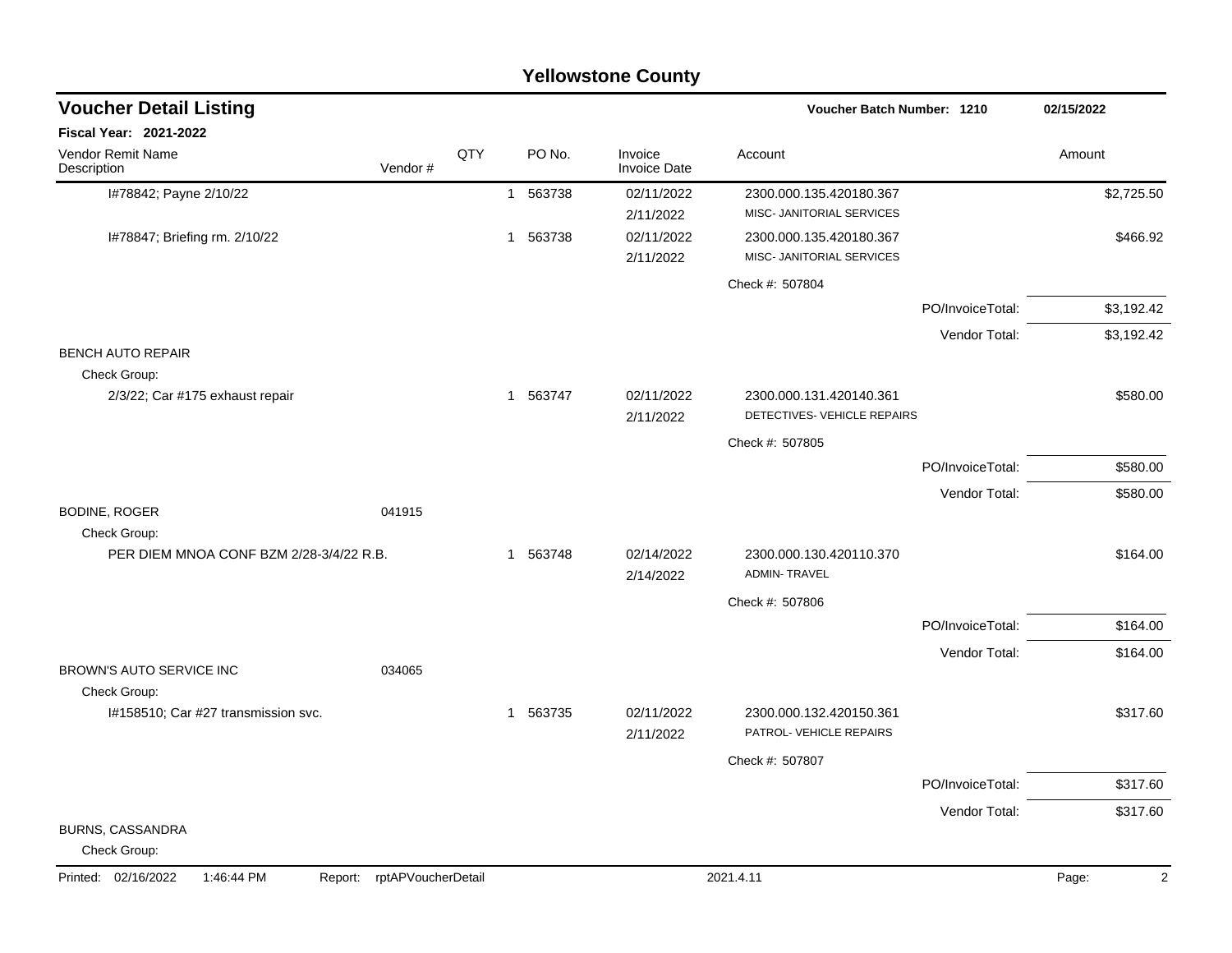| <b>Voucher Detail Listing</b>                                              |         |     |              |          |                                | Voucher Batch Number: 1210         | 02/15/2022 |
|----------------------------------------------------------------------------|---------|-----|--------------|----------|--------------------------------|------------------------------------|------------|
| <b>Fiscal Year: 2021-2022</b>                                              |         |     |              |          |                                |                                    |            |
| Vendor Remit Name<br>Description                                           | Vendor# | QTY |              | PO No.   | Invoice<br><b>Invoice Date</b> | Account                            | Amount     |
| VA BURIAL BENEFIT ROBERT D BURNS 2/1/22                                    |         |     | $\mathbf{1}$ | 563695   | 02/10/2022                     | 1000.000.199.450200.396            | \$250.00   |
|                                                                            |         |     |              |          | 2/10/2022                      | MISC- FUNERAL EXPENSE/BURIALS      |            |
|                                                                            |         |     |              |          |                                | Check #: 507808                    |            |
|                                                                            |         |     |              |          |                                | PO/InvoiceTotal:                   | \$250.00   |
|                                                                            |         |     |              |          |                                | Vendor Total:                      | \$250.00   |
| CENTURYLINK.                                                               |         |     |              |          |                                |                                    |            |
| Check Group:                                                               |         |     |              |          |                                |                                    |            |
| I#280856214 A#89962441 YSC 5K LONG DIST 2/8/22                             |         |     |              | 1 563766 | 02/14/2022                     | 2399.000.235.420250.345            | \$7.54     |
|                                                                            |         |     |              |          | 2/14/2022                      | YSC-TELEPHONE & TECHNOLOGY         |            |
| I#280871877 A#89889983 YCDF YCSO CH LONG DIST<br>2/8/22                    |         |     |              | 1 563766 | 02/14/2022                     | 6060.000.608.500800.345            | \$74.95    |
|                                                                            |         |     |              |          | 2/14/2022                      | TECHNOLOGY- TELEPHONE & TECHNOLOGY |            |
| 1#280872730 A#89861221 LONG DIST 2/8/22                                    |         |     |              | 1 563766 | 02/14/2022                     | 6060.000.608.500800.345            | \$27.64    |
|                                                                            |         |     |              |          | 2/14/2022                      | TECHNOLOGY- TELEPHONE & TECHNOLOGY |            |
|                                                                            |         |     |              |          |                                | Check #: 507809                    |            |
|                                                                            |         |     |              |          |                                | PO/InvoiceTotal:                   | \$110.13   |
| Check Group:                                                               |         |     |              |          |                                |                                    |            |
| I#280854285 A#86439600; DETENTION INTERNET,<br>CIRCUIT ID 150119091 2/8/22 |         |     | 1            | 563767   | 2/14/2022                      | 2300.000.136.420200.345            | \$158.32   |
|                                                                            |         |     |              |          | 2/14/2022                      | DETENTION- TELEPHONE & TECHNOLOGY  |            |
| COURTHOUSE INTERNET, CIRCUIT ID 150119092 (1<br>OF 2) 2/8/22               |         |     |              | 1 563767 | 2/14/2022                      | 6060.000.608.500800.345            | \$158.33   |
|                                                                            |         |     |              |          | 2/14/2022                      | TECHNOLOGY- TELEPHONE & TECHNOLOGY |            |
| COUNTY ATTORNEY - INTERNET 20M, CIRCUIT<br>150119092 (2 OF 2) 2/8/22       |         |     | 1            | 563767   | 2/14/2022                      | 2301.000.122.411100.345            | \$158.33   |
|                                                                            |         |     |              |          | 2/14/2022                      | ATTORNEY- TELEPHONE & TECHNOLOGY   |            |
|                                                                            |         |     |              |          |                                | Check #: 507809                    |            |
|                                                                            |         |     |              |          |                                | PO/InvoiceTotal:                   | \$474.98   |
| Check Group:                                                               |         |     |              |          |                                |                                    |            |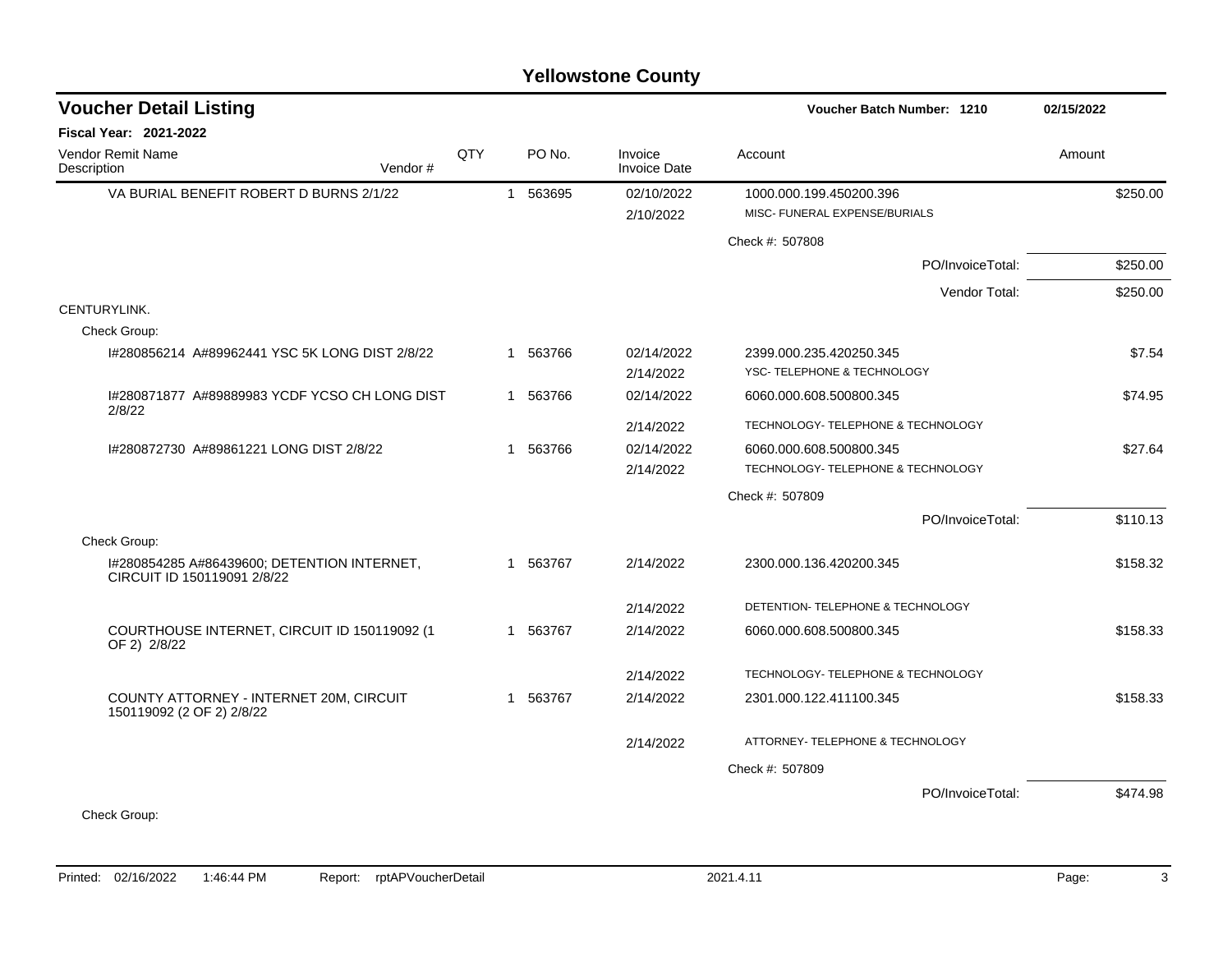| <b>Voucher Detail Listing</b>                                      |     |   |          |                                | Voucher Batch Number: 1210                                          | 02/15/2022 |
|--------------------------------------------------------------------|-----|---|----------|--------------------------------|---------------------------------------------------------------------|------------|
| <b>Fiscal Year: 2021-2022</b>                                      |     |   |          |                                |                                                                     |            |
| Vendor Remit Name<br>Description<br>Vendor#                        | QTY |   | PO No.   | Invoice<br><b>Invoice Date</b> | Account                                                             | Amount     |
| I#280868550 A#89840494 ; BACKUP FOR 911 CENTER<br>154549516 2/8/22 |     |   | 1 563768 | 2/ 14/2022                     | 6060.000.608.500800.345                                             | \$453.76   |
|                                                                    |     |   |          | 2/14/2022                      | TECHNOLOGY- TELEPHONE & TECHNOLOGY                                  |            |
| DETENTION FACILITY INTERNET CIRCUIT ID<br>154549517 2/8/22         |     |   | 1 563768 | 2/ 14/2022                     | 2300.000.136.420200.345                                             | \$453.76   |
|                                                                    |     |   |          | 2/14/2022                      | DETENTION- TELEPHONE & TECHNOLOGY                                   |            |
| COURTHOUSE INTERNET CIRCUIT ID 154552572<br>2/8/22                 |     | 1 | 563768   | 2/ 14/2022                     | 6060.000.608.500800.345                                             | \$453.76   |
|                                                                    |     |   |          | 2/14/2022                      | TECHNOLOGY- TELEPHONE & TECHNOLOGY                                  |            |
| COURTHOUSE CIRCUIT 156453193 2/8/22                                |     | 1 | 563768   | 2/ 14/2022<br>2/14/2022        | 6060.000.608.500801.345<br>TECHNOLOGY- VIDEO CONF                   | \$816.37   |
|                                                                    |     |   |          |                                | Check #: 507809                                                     |            |
|                                                                    |     |   |          |                                | PO/InvoiceTotal:                                                    | \$2,177.65 |
|                                                                    |     |   |          |                                | Vendor Total:                                                       | \$2,762.76 |
| CENTURYLINK                                                        |     |   |          |                                |                                                                     |            |
| Check Group:                                                       |     |   |          |                                |                                                                     |            |
| A#4062566837-425B; Records 2/1/22                                  |     |   | 1 563743 | 02/11/2022                     | 2300.000.134.420170.345                                             | \$100.84   |
|                                                                    |     |   |          | 2/11/2022                      | RECORDS- TELEPHONE & TECHNOLOGY                                     |            |
| A#4063730984-430B; Range 2/1/22                                    |     | 1 | 563743   | 02/11/2022                     | 2300.000.132.420155.345<br>TRAINING FACILITY-TELEPHONE & TECHNOLOGY | \$70.96    |
|                                                                    |     |   |          | 2/11/2022                      |                                                                     |            |
| A#4062940066-433B; Evidence 2/1/22                                 |     | 1 | 563743   | 02/11/2022<br>2/11/2022        | 2300.000.131.420140.345<br>DETECTIVES- TELEPHONE & TECHNOLOGY       | \$98.70    |
| A#4062940066-433B; Evidence 2/1/22 late fees                       |     | 1 | 563743   | 02/11/2022                     | 2300.000.131.420140.345                                             | \$15.00    |
|                                                                    |     |   |          | 2/11/2022                      | DETECTIVES- TELEPHONE & TECHNOLOGY                                  |            |
|                                                                    |     |   |          |                                | Check #: 507810                                                     |            |
|                                                                    |     |   |          |                                | PO/InvoiceTotal:                                                    | \$285.50   |
| Check Group:                                                       |     |   |          |                                |                                                                     |            |
| A#406-254-794B Monthly Charges 02/01/22 - 02/28/22                 |     |   | 1 563759 | 2/11/2022                      | 2399.000.235.420250.345                                             | \$55.76    |
|                                                                    |     |   |          | 2/11/2022                      | YSC- TELEPHONE & TECHNOLOGY                                         |            |
|                                                                    |     |   |          |                                | Check #: 507810                                                     |            |
|                                                                    |     |   |          |                                | PO/InvoiceTotal:                                                    | \$55.76    |
| Check Group:                                                       |     |   |          |                                |                                                                     |            |
| Printed: 02/16/2022<br>1:46:44 PM<br>rptAPVoucherDetail<br>Report: |     |   |          |                                | 2021.4.11                                                           | Page:<br>4 |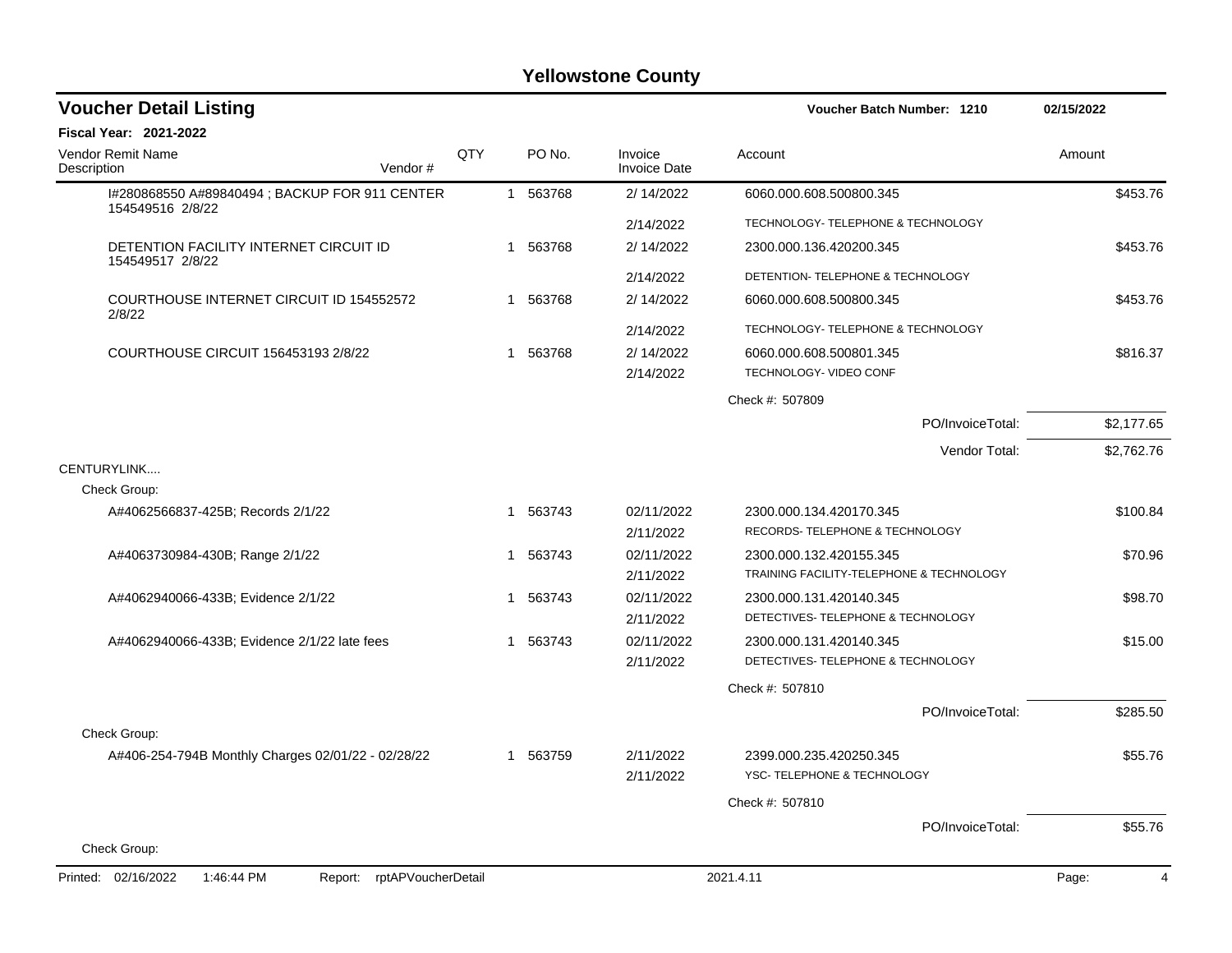| <b>Yellowstone County</b>                                       |                            |     |                        |                                |                                                              |                  |            |  |  |  |
|-----------------------------------------------------------------|----------------------------|-----|------------------------|--------------------------------|--------------------------------------------------------------|------------------|------------|--|--|--|
| <b>Voucher Detail Listing</b>                                   |                            |     |                        |                                | Voucher Batch Number: 1210                                   |                  | 02/15/2022 |  |  |  |
| Fiscal Year: 2021-2022                                          |                            |     |                        |                                |                                                              |                  |            |  |  |  |
| Vendor Remit Name<br>Description                                | Vendor#                    | QTY | PO No.                 | Invoice<br><b>Invoice Date</b> | Account                                                      |                  | Amount     |  |  |  |
| A# 406-652-0565 439B 2-1-22 PHONE                               |                            |     | 563769<br>$\mathbf{1}$ | 02/14/22                       | 2256.000.407.420501.345                                      |                  | \$54.69    |  |  |  |
|                                                                 |                            |     |                        | 2/14/2022                      | BLIGHT- TELEPHONE & TECHNOLOGY                               |                  |            |  |  |  |
|                                                                 |                            |     |                        |                                | Check #: 507810                                              |                  |            |  |  |  |
|                                                                 |                            |     |                        |                                |                                                              | PO/InvoiceTotal: | \$54.69    |  |  |  |
| CONCORDANCE HEALTHCARE SOL<br>Check Group:                      |                            |     |                        |                                |                                                              | Vendor Total:    | \$395.95   |  |  |  |
| I#22271896; Nitrile exam gloves                                 |                            |     | 1 563744               | 02/11/2022<br>2/11/2022        | 2300.000.131.420140.202<br>DETECTIVES- EXPENSE OF INVEST     |                  | \$255.45   |  |  |  |
|                                                                 |                            |     |                        |                                | Check #: 507811                                              |                  |            |  |  |  |
|                                                                 |                            |     |                        |                                |                                                              | PO/InvoiceTotal: | \$255.45   |  |  |  |
|                                                                 |                            |     |                        |                                |                                                              | Vendor Total:    | \$255.45   |  |  |  |
| <b>CREATIVE MONOGRAMS</b>                                       | 010034                     |     |                        |                                |                                                              |                  |            |  |  |  |
| Check Group:<br>I#88911 A#250020 - Safety Pays- S Currie 2/8/22 |                            |     | 563751<br>$\mathbf{1}$ | 02/11/2022<br>2/11/2022        | 2190.000.429.510330.755<br><b>INSURANCE- RISK PREVENTION</b> |                  | \$68.00    |  |  |  |
|                                                                 |                            |     |                        |                                | Check #: 507812                                              |                  |            |  |  |  |
|                                                                 |                            |     |                        |                                |                                                              | PO/InvoiceTotal: | \$68.00    |  |  |  |
|                                                                 |                            |     |                        |                                |                                                              | Vendor Total:    | \$68.00    |  |  |  |
| DAHL FUNERAL CHAPELS                                            | 002560                     |     |                        |                                |                                                              |                  |            |  |  |  |
| Check Group:<br>C#1-220044; removal 1/21/22 (J.T.)              |                            |     | 1 563729               | 02/11/2022<br>2/11/2022        | 2300.000.126.420800.202<br><b>CORONER- EXPENSE OF INVEST</b> |                  | \$300.00   |  |  |  |
|                                                                 |                            |     |                        |                                | Check #: 507813                                              |                  |            |  |  |  |
|                                                                 |                            |     |                        |                                |                                                              | PO/InvoiceTotal: | \$300.00   |  |  |  |
|                                                                 |                            |     |                        |                                |                                                              | Vendor Total:    | \$300.00   |  |  |  |
| DALE & JAX DOOR & GLASS                                         | 038640                     |     |                        |                                |                                                              |                  |            |  |  |  |
| Check Group:<br>I#23215; Brush sweeps @ shooting range          |                            |     | 1 563737               | 02/11/2022                     | 2300.000.135.420180.362                                      |                  | \$540.00   |  |  |  |
|                                                                 |                            |     |                        | 2/11/2022                      | <b>MISC-MAINT &amp; REPAIRS</b>                              |                  |            |  |  |  |
| Printed: 02/16/2022<br>1:46:44 PM                               | Report: rptAPVoucherDetail |     |                        |                                | 2021.4.11                                                    |                  | 5<br>Page: |  |  |  |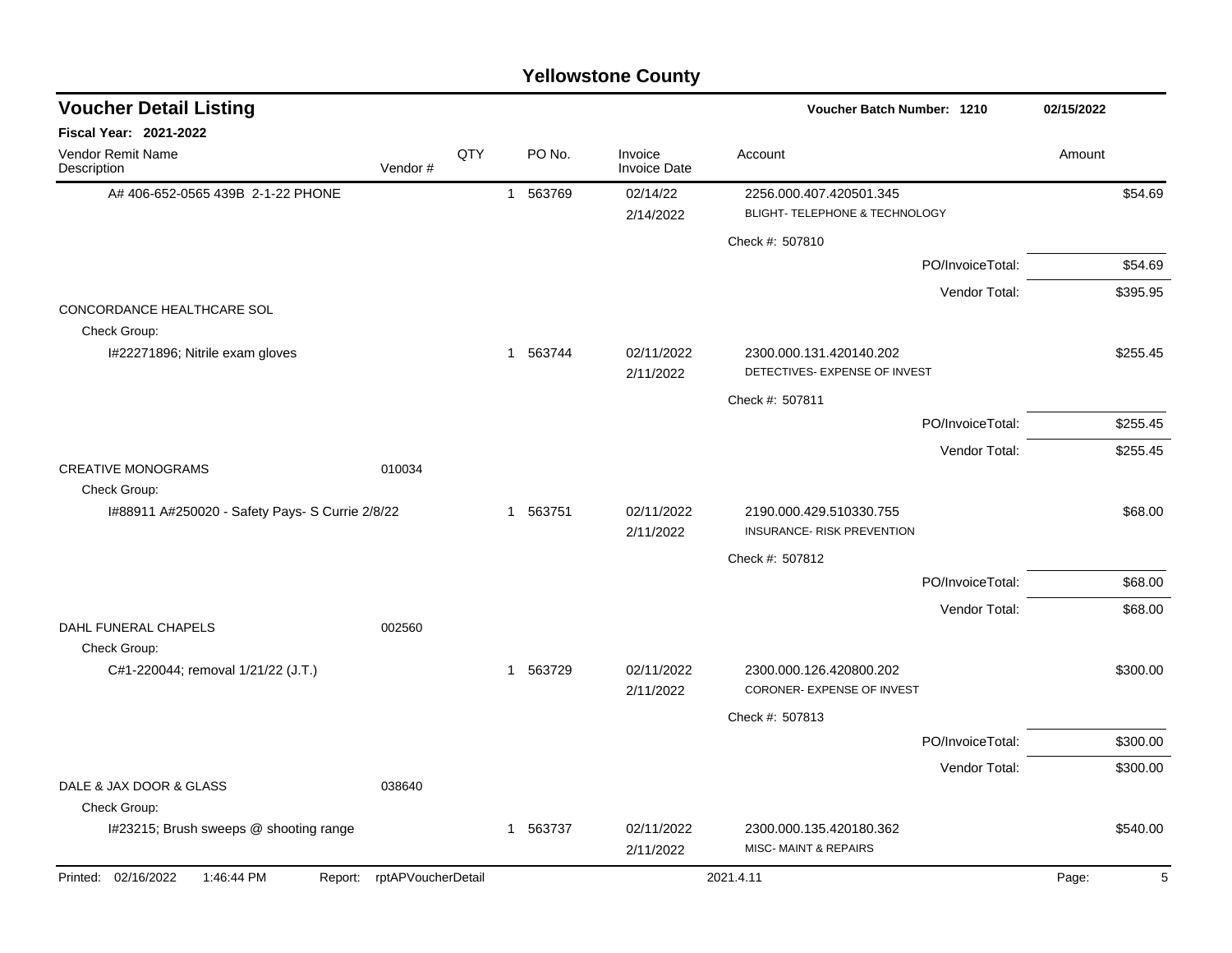| <b>Voucher Detail Listing</b>                 |                    |     |                        |                                | Voucher Batch Number: 1210                                |                  | 02/15/2022 |
|-----------------------------------------------|--------------------|-----|------------------------|--------------------------------|-----------------------------------------------------------|------------------|------------|
| <b>Fiscal Year: 2021-2022</b>                 |                    |     |                        |                                |                                                           |                  |            |
| Vendor Remit Name<br>Description              | Vendor#            | QTY | PO No.                 | Invoice<br><b>Invoice Date</b> | Account                                                   |                  | Amount     |
|                                               |                    |     |                        |                                | Check #: 507814                                           |                  |            |
|                                               |                    |     |                        |                                |                                                           | PO/InvoiceTotal: | \$540.00   |
|                                               |                    |     |                        |                                |                                                           | Vendor Total:    | \$540.00   |
| EVENSON LAWN SERVICE LLC                      |                    |     |                        |                                |                                                           |                  |            |
| Check Group:                                  |                    |     |                        |                                |                                                           |                  |            |
| 1#2738 JAN 22 Granite Pk Maint, 1/1/22        |                    |     | 563757<br>$\mathbf{1}$ | 02/11/2022<br>2/11/2022        | 2691.000.000.460430.362<br>RSID 771M PARK MAINT & REPAIRS |                  | \$150.00   |
|                                               |                    |     |                        |                                | Check #: 507815                                           |                  |            |
|                                               |                    |     |                        |                                |                                                           | PO/InvoiceTotal: | \$150.00   |
|                                               |                    |     |                        |                                |                                                           | Vendor Total:    | \$150.00   |
| FERGUS ELECTRIC COOPERATIVE INC               |                    |     |                        |                                |                                                           |                  |            |
| Check Group:                                  |                    |     |                        |                                |                                                           |                  |            |
| A#383924; DUNN MTN TOWER 2/05/22              |                    |     | 563755<br>$\mathbf{1}$ | 02/11/2022<br>2/11/2022        | 1000.000.124.420600.340<br><b>DES-UTILITIES</b>           |                  | \$93.53    |
|                                               |                    |     |                        |                                | Check #: 507816                                           |                  |            |
|                                               |                    |     |                        |                                |                                                           | PO/InvoiceTotal: | \$93.53    |
|                                               |                    |     |                        |                                |                                                           | Vendor Total:    | \$93.53    |
| FIREMASTER.                                   | 002893             |     |                        |                                |                                                           |                  |            |
| Check Group:                                  |                    |     |                        |                                |                                                           |                  |            |
| I#0000925518; extinguishers new cars 76,77,79 |                    |     | 563739<br>$\mathbf 1$  | 02/11/2022                     | 2300.000.132.420150.361                                   |                  | \$308.82   |
|                                               |                    |     |                        | 2/11/2022                      | PATROL- VEHICLE REPAIRS                                   |                  |            |
| I#0000925518; Car #3,12 recharge              |                    |     | 563739<br>$\mathbf 1$  | 02/11/2022                     | 2300.000.132.420150.361                                   |                  | \$116.00   |
|                                               |                    |     |                        | 2/11/2022                      | PATROL- VEHICLE REPAIRS                                   |                  |            |
|                                               |                    |     |                        |                                | Check #: 507817                                           |                  |            |
|                                               |                    |     |                        |                                |                                                           | PO/InvoiceTotal: | \$424.82   |
|                                               |                    |     |                        |                                |                                                           | Vendor Total:    | \$424.82   |
| <b>FRIEDEL LLC</b>                            |                    |     |                        |                                |                                                           |                  |            |
| Check Group:                                  |                    |     |                        |                                |                                                           |                  |            |
| I#30879 AD GPS                                |                    |     | 1 563758               | 02/11/2022                     | 2399.000.235.420250.533                                   |                  | \$310.00   |
|                                               |                    |     |                        | 2/11/2022                      | YSC- EQUIPMENT RENTAL                                     |                  |            |
| Printed: 02/16/2022<br>1:46:44 PM<br>Report:  | rptAPVoucherDetail |     |                        |                                | 2021.4.11                                                 |                  | Page:      |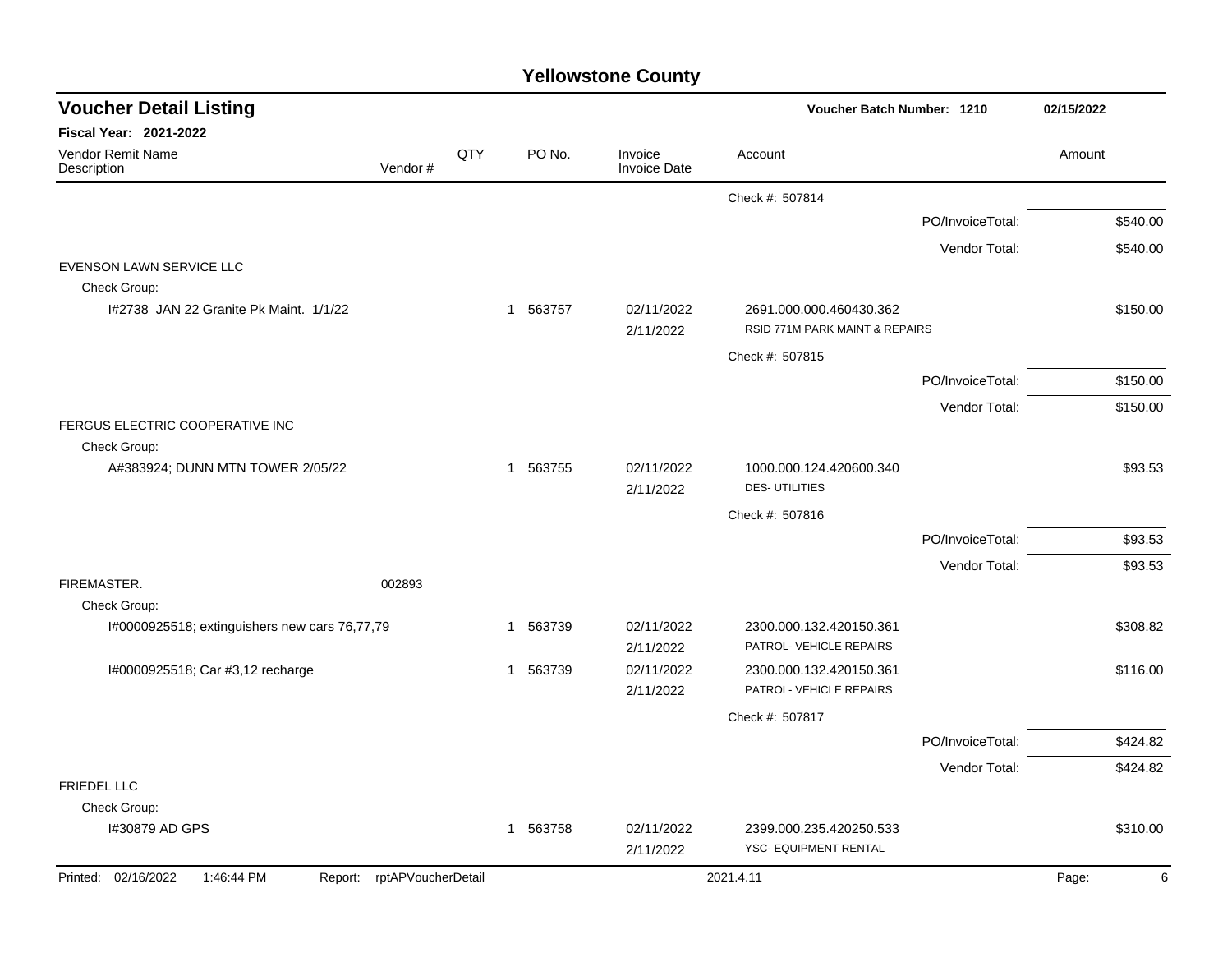|                                                                    |     |             | <b>Yellowstone County</b>      |                                                          |            |
|--------------------------------------------------------------------|-----|-------------|--------------------------------|----------------------------------------------------------|------------|
| <b>Voucher Detail Listing</b>                                      |     |             |                                | Voucher Batch Number: 1210                               | 02/15/2022 |
| Fiscal Year: 2021-2022                                             |     |             |                                |                                                          |            |
| Vendor Remit Name<br>Vendor#<br>Description                        | QTY | PO No.      | Invoice<br><b>Invoice Date</b> | Account                                                  | Amount     |
| I#30886 KG GPS                                                     |     | 1 563758    | 02/11/2022<br>2/11/2022        | 2399.000.235.420250.533<br>YSC- EQUIPMENT RENTAL         | \$310.00   |
| I#30892 TH GPS                                                     |     | 1 563758    | 02/11/2022<br>2/11/2022        | 2399.000.235.420250.533<br>YSC- EQUIPMENT RENTAL         | \$310.00   |
| 1#30893 HH GPS                                                     |     | 1 563758    | 02/11/2022<br>2/11/2022        | 2399.000.235.420250.533<br>YSC- EQUIPMENT RENTAL         | \$310.00   |
| I#30902 FM GPS                                                     |     | 1 563758    | 02/11/2022<br>2/11/2022        | 2399.000.235.420250.533<br>YSC- EQUIPMENT RENTAL         | \$310.00   |
| I#30843 EM GPS                                                     |     | 1 563758    | 02/11/2022<br>2/11/2022        | 2399.000.235.420250.533<br><b>YSC- EQUIPMENT RENTAL</b>  | \$310.00   |
| #30910 AR GPS                                                      | 1   | 563758      | 02/11/2022<br>2/11/2022        | 2399.000.235.420250.533<br>YSC- EQUIPMENT RENTAL         | \$310.00   |
| 1#30911 LR GPS                                                     |     | 563758<br>1 | 02/11/2022<br>2/11/2022        | 2399.000.235.420250.533<br>YSC- EQUIPMENT RENTAL         | \$120.00   |
| I#30942 HW GPS                                                     |     | 1 563758    | 02/11/2022<br>2/11/2022        | 2399.000.235.420250.533<br>YSC- EQUIPMENT RENTAL         | \$310.00   |
|                                                                    |     |             |                                | Check #: 507818                                          |            |
|                                                                    |     |             |                                | PO/InvoiceTotal:                                         | \$2,600.00 |
|                                                                    |     |             |                                | Vendor Total:                                            | \$2,600.00 |
| GOMER, OPAL<br>Check Group:                                        |     |             |                                |                                                          |            |
| VA BURIAL BENEFIT KENNETH C GOMER 1/14/22                          |     | 1 563694    | 02/10/2022<br>2/10/2022        | 1000.000.199.450200.396<br>MISC- FUNERAL EXPENSE/BURIALS | \$250.00   |
|                                                                    |     |             |                                | Check #: 507819                                          |            |
|                                                                    |     |             |                                | PO/InvoiceTotal:                                         | \$250.00   |
| HANSER'S WRECKER COMPANY<br>Check Group:                           |     |             |                                | Vendor Total:                                            | \$250.00   |
| I#BIL16459; tow fees 22-702598                                     |     | 1 563740    | 02/11/2022<br>2/11/2022        | 2300.000.131.420140.202<br>DETECTIVES- EXPENSE OF INVEST | \$125.00   |
| 1:46:44 PM<br>rptAPVoucherDetail<br>Printed: 02/16/2022<br>Report: |     |             |                                | 2021.4.11                                                | Page:<br>7 |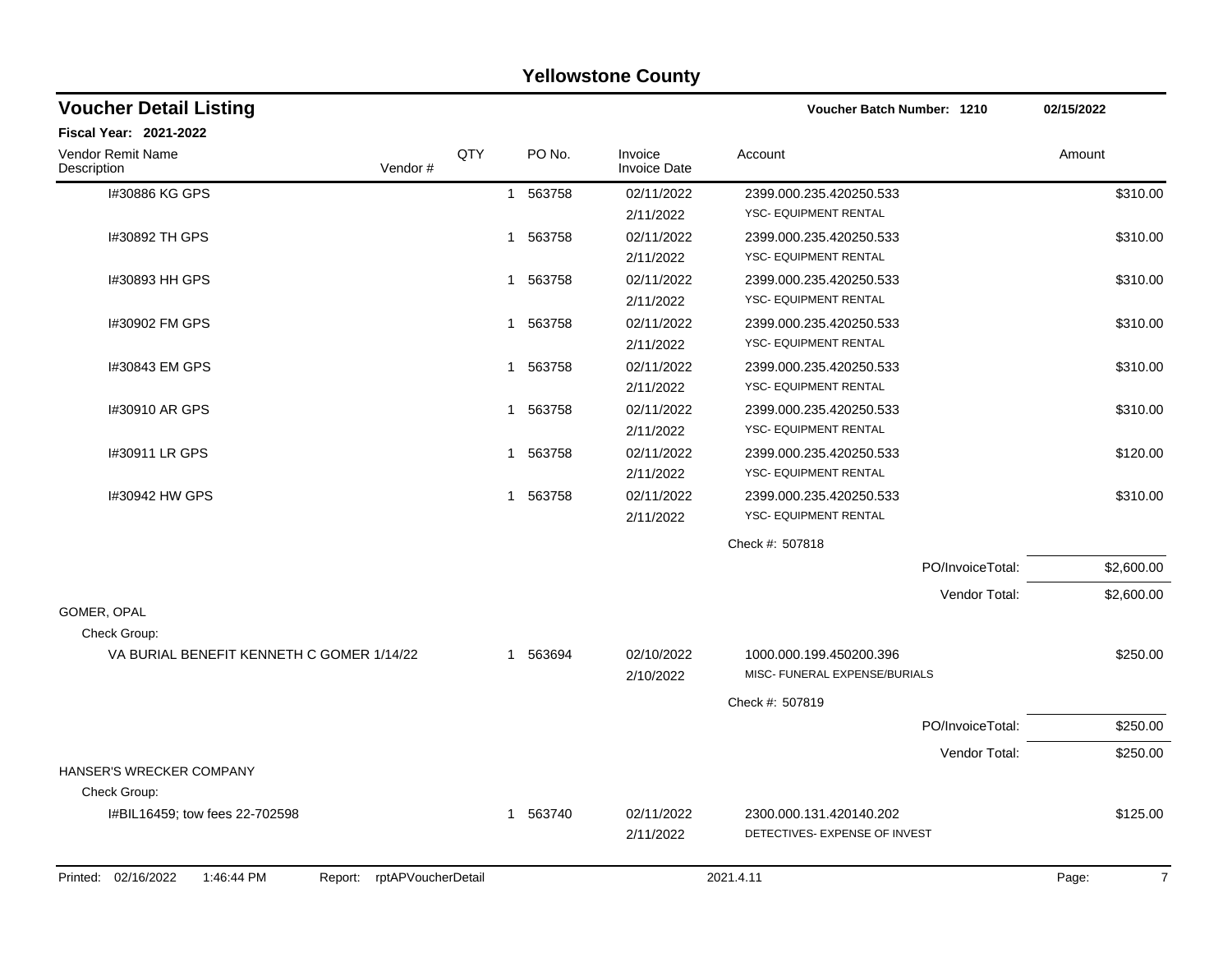## Check #: 507820 PO/InvoiceTotal: \$125.00 Vendor Total: \$125.00 HOLIDAY COMPANIES 003465 Check Group: A#1400024784975; Jan 2022 - Admin 1 1 563727 02/11/2022 2300.000.130.420110.231 \$36.09 2/11/2022 ADMIN- GAS/OIL/GREASE A#1400024784975; Jan 2022 - Admin 1 563727 1 563727 02/11/2022 2300.000.130.420110.231 (\$2.18) 2/11/2022 ADMIN- GAS/OIL/GREASE Check #: 507821 PO/InvoiceTotal: \$33.91 Vendor Total: \$33.91 INDUSTRIAL COMMUNICATIONS & ELECTRONICS 003555 Check Group: I#23440; replace earpieces courthouse deputies 1 563730 02/11/2022 2300.000.132.420150.240 \$139.96 2/11/2022 PATROL- REPAIR & MAINT SUPPLIES Check #: 507822 PO/InvoiceTotal: \$139.96 Vendor Total: \$139.96 KELLEY CONNECT Check Group: I# IN984045; Acct# C001253; Contract base rate for 2/7/22-5/6/22 1 563772 02/14/2022 1000.000.144.410800.220 \$46.58 2/14/2022 HR- OPERATING SUPPLIES Check #: 507823 PO/InvoiceTotal: \$46.58 Vendor Total: \$46.58 KOIS BROTHERS 039948 Check Group: **Voucher Batch Number: Yellowstone County** Vendor Remit Name **Description Voucher Detail Listing Fiscal Year: 2021-2022 1210 02/15/2022** PO No. Invoice Account Amount Amount Amount Amount Vendor # **QTY** Invoice Date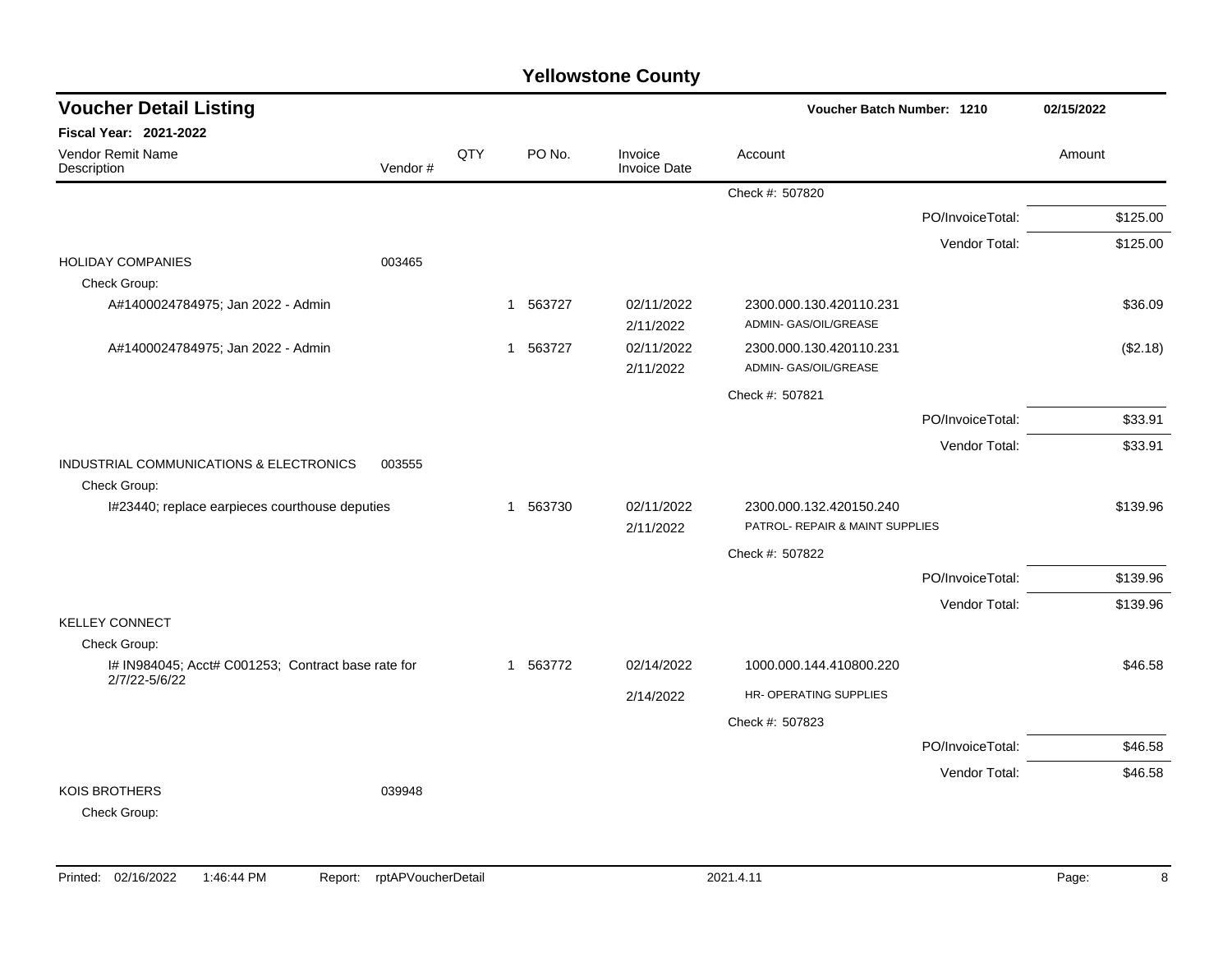| <b>Voucher Detail Listing</b>                                          |      |             |                                | Voucher Batch Number: 1210                            | 02/15/2022  |
|------------------------------------------------------------------------|------|-------------|--------------------------------|-------------------------------------------------------|-------------|
| Fiscal Year: 2021-2022                                                 |      |             |                                |                                                       |             |
| <b>Vendor Remit Name</b><br>Description<br>Vendor#                     | QTY  | PO No.      | Invoice<br><b>Invoice Date</b> | Account                                               | Amount      |
| 1#55807 3 NEW HENKE ROAD WARRIOR SNOW<br><b>PLOWS</b>                  |      | 1 563760    | 02/14/2022                     | 2110.000.401.430200.940                               | \$66,007.00 |
|                                                                        |      |             | 2/14/2022                      | ROAD- CAPITAL OUTLAY/ EQUIPMENT                       |             |
|                                                                        |      |             |                                | Check #: 507824                                       |             |
|                                                                        |      |             |                                | PO/InvoiceTotal:                                      | \$66,007.00 |
|                                                                        |      |             |                                | Vendor Total:                                         | \$66,007.00 |
| LITHIA CJD OF BILLINGS                                                 |      |             |                                |                                                       |             |
| Check Group:                                                           |      |             |                                |                                                       |             |
| I#NG217101 NEW 2022 RAM 2500 4 DOOR 4X4<br>PICKUP SN#3C6UR5HJXNG217101 |      | 0.75 563761 | 02/14/2022                     | 2110.000.401.430200.940                               | \$34,654.69 |
|                                                                        |      |             | 2/14/2022                      | ROAD- CAPITAL OUTLAY/ EQUIPMENT                       |             |
| I#NG217101 NEW 2022 RAM 2500 4 DOOR 4X4<br>PICKUP SN#3C6UR5HJXNG217101 | 0.25 | 563761      | 02/14/2022                     | 2130.000.402.430244.940                               | \$11,551.56 |
|                                                                        |      |             | 2/14/2022                      | BRIDGE- CAPITAL OUTLAY/ EQUIPMENT                     |             |
|                                                                        |      |             |                                | Check #: 507825                                       |             |
|                                                                        |      |             |                                | PO/InvoiceTotal:                                      | \$46,206.25 |
|                                                                        |      |             |                                | Vendor Total:                                         | \$46,206.25 |
| MICHELOTTI-SAWYERS MORTUARY<br>004190                                  |      |             |                                |                                                       |             |
| Check Group:                                                           |      |             |                                |                                                       |             |
| Case ID#T22005; removal 1/31/22 (K.D.)                                 |      | 1 563731    | 02/11/2022                     | 2300.000.126.420800.202                               | \$300.00    |
|                                                                        |      |             | 2/11/2022                      | CORONER- EXPENSE OF INVEST                            |             |
| Case ID#T22006; removal 2/7/22 (J.B.)                                  | 1    | 563731      | 02/11/2022<br>2/11/2022        | 2300.000.126.420800.202<br>CORONER- EXPENSE OF INVEST | \$300.00    |
|                                                                        |      |             |                                | Check #: 507826                                       |             |
|                                                                        |      |             |                                | PO/InvoiceTotal:                                      | \$600.00    |
|                                                                        |      |             |                                |                                                       |             |
| MONTANA DAKOTA UTILITIES<br>040762                                     |      |             |                                | Vendor Total:                                         | \$600.00    |
| Check Group:                                                           |      |             |                                |                                                       |             |
| A#77105659799 3165 E KING AVE TRANSPORT CHGS                           | 1    | 563765      | 02/14/2022                     | 2300.000.146.411200.344                               | \$905.01    |
| 2/4/21                                                                 |      |             | 2/14/2022                      | <b>FACILITIES JAIL- GAS</b>                           |             |
|                                                                        |      |             |                                |                                                       |             |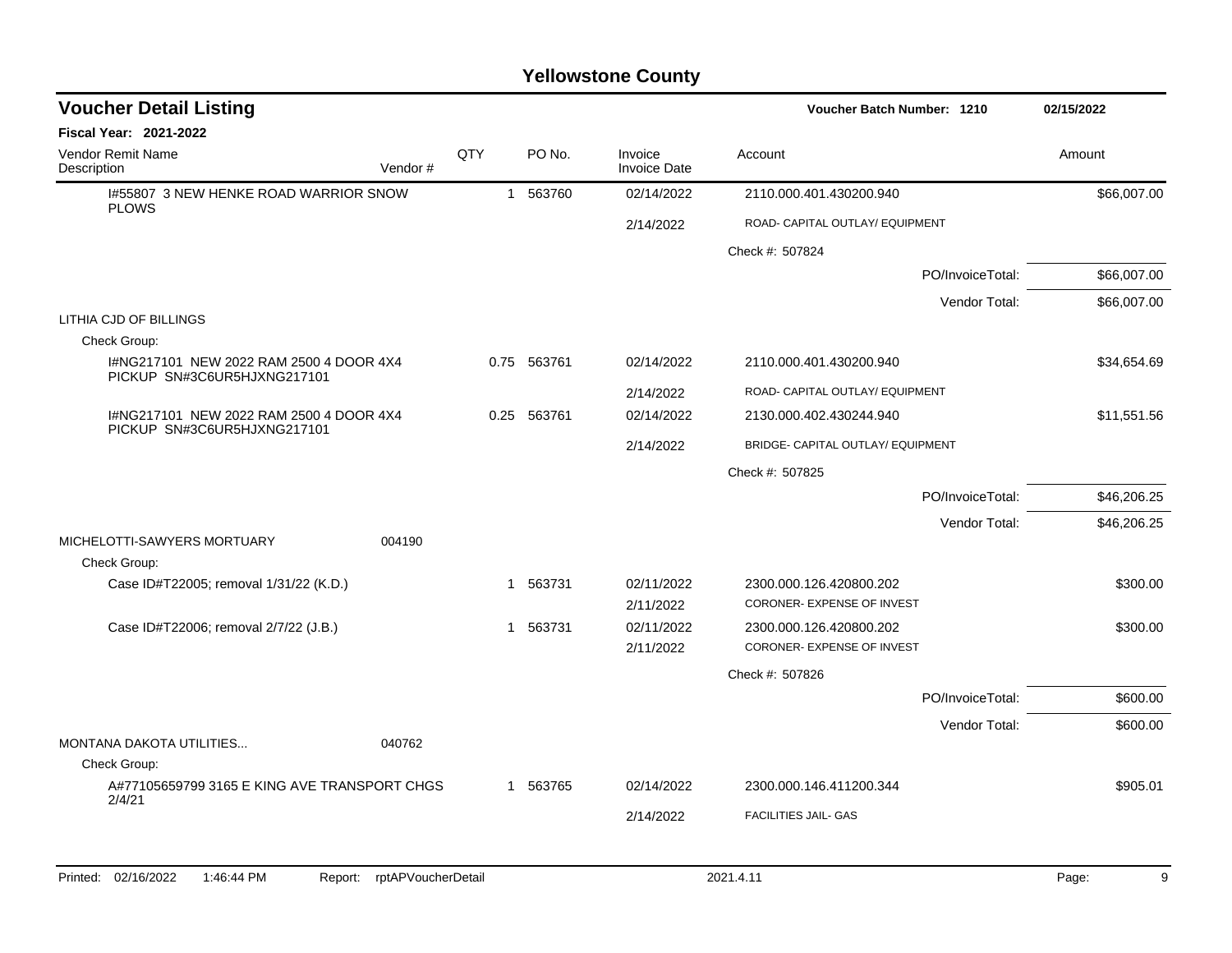| <b>Voucher Detail Listing</b>                         |                    |              |          |                                | Voucher Batch Number: 1210                                |                  | 02/15/2022  |
|-------------------------------------------------------|--------------------|--------------|----------|--------------------------------|-----------------------------------------------------------|------------------|-------------|
| <b>Fiscal Year: 2021-2022</b>                         |                    |              |          |                                |                                                           |                  |             |
| Vendor Remit Name<br>Description                      | Vendor#            | QTY          | PO No.   | Invoice<br><b>Invoice Date</b> | Account                                                   |                  | Amount      |
| A#77105659799 3165 E KING AVE OVERTAKE CHGS<br>2/4/21 |                    |              | 1 563765 | 02/14/2022                     | 2300.000.146.411200.344                                   |                  | \$160.75    |
|                                                       |                    |              |          | 2/14/2022                      | FACILITIES JAIL- GAS                                      |                  |             |
|                                                       |                    |              |          |                                | Check #: 507827                                           |                  |             |
|                                                       |                    |              |          |                                |                                                           | PO/InvoiceTotal: | \$1,065.76  |
|                                                       |                    |              |          |                                |                                                           | Vendor Total:    | \$1,065.76  |
| MONTANA MOBILE DOCUMENT SHREDDING INC                 |                    |              |          |                                |                                                           |                  |             |
| Check Group:                                          |                    |              |          |                                |                                                           |                  |             |
| I#65464; Shredding 2/9/22                             |                    |              | 1 563742 | 02/11/2022<br>2/11/2022        | 2300.000.135.420180.399<br>MISC- CONTRACT SERVICE         |                  | \$46.20     |
|                                                       |                    |              |          |                                | Check #: 507828                                           |                  |             |
|                                                       |                    |              |          |                                |                                                           | PO/InvoiceTotal: | \$46.20     |
|                                                       |                    |              |          |                                |                                                           | Vendor Total:    | \$46.20     |
| <b>NATURE'S BEAUTY</b>                                |                    |              |          |                                |                                                           |                  |             |
| Check Group:                                          |                    |              |          |                                |                                                           |                  |             |
| 2022-1056, 1/31/22, SNOWPLOWING                       |                    | $\mathbf{1}$ | 563771   | 02/14/2022<br>2/14/2022        | 2689.000.000.430200.362<br>RSID 769M ROAD MAINT & REPAIRS |                  | \$500.00    |
|                                                       |                    |              |          |                                | Check #: 507829                                           |                  |             |
|                                                       |                    |              |          |                                |                                                           | PO/InvoiceTotal: | \$500.00    |
|                                                       |                    |              |          |                                |                                                           | Vendor Total:    | \$500.00    |
| NORTHWESTERN ENERGY                                   | 045035             |              |          |                                |                                                           |                  |             |
| Check Group:                                          |                    |              |          |                                |                                                           |                  |             |
| A#0759078-9 Hillner Park 2/3/22                       |                    | $\mathbf{1}$ | 563752   | 2/11/2022<br>2/11/2022         | 2210.000.405.460463.362<br>LOCKWOOD- MAINT & REPAIRS      |                  | \$6.00      |
| A#0645906-9 Two Moon Park Rd B 2/3/22                 |                    |              | 1 563752 | 2/11/2022                      | 2210.000.405.460430.340                                   |                  | \$25.26     |
|                                                       |                    |              |          | 2/11/2022                      | PARKS- UTILITIES                                          |                  |             |
| A#3918850-3 Two Moon Park Rd A 2/3/22                 |                    |              | 1 563752 | 2/11/2022                      | 2210.000.405.460430.340                                   |                  | \$60.02     |
|                                                       |                    |              |          | 2/11/2022                      | PARKS- UTILITIES                                          |                  |             |
|                                                       |                    |              |          |                                | Check #: 507830                                           |                  |             |
|                                                       |                    |              |          |                                |                                                           | PO/InvoiceTotal: | \$91.28     |
| Printed: 02/16/2022<br>1:46:44 PM<br>Report:          | rptAPVoucherDetail |              |          |                                | 2021.4.11                                                 |                  | Page:<br>10 |
|                                                       |                    |              |          |                                |                                                           |                  |             |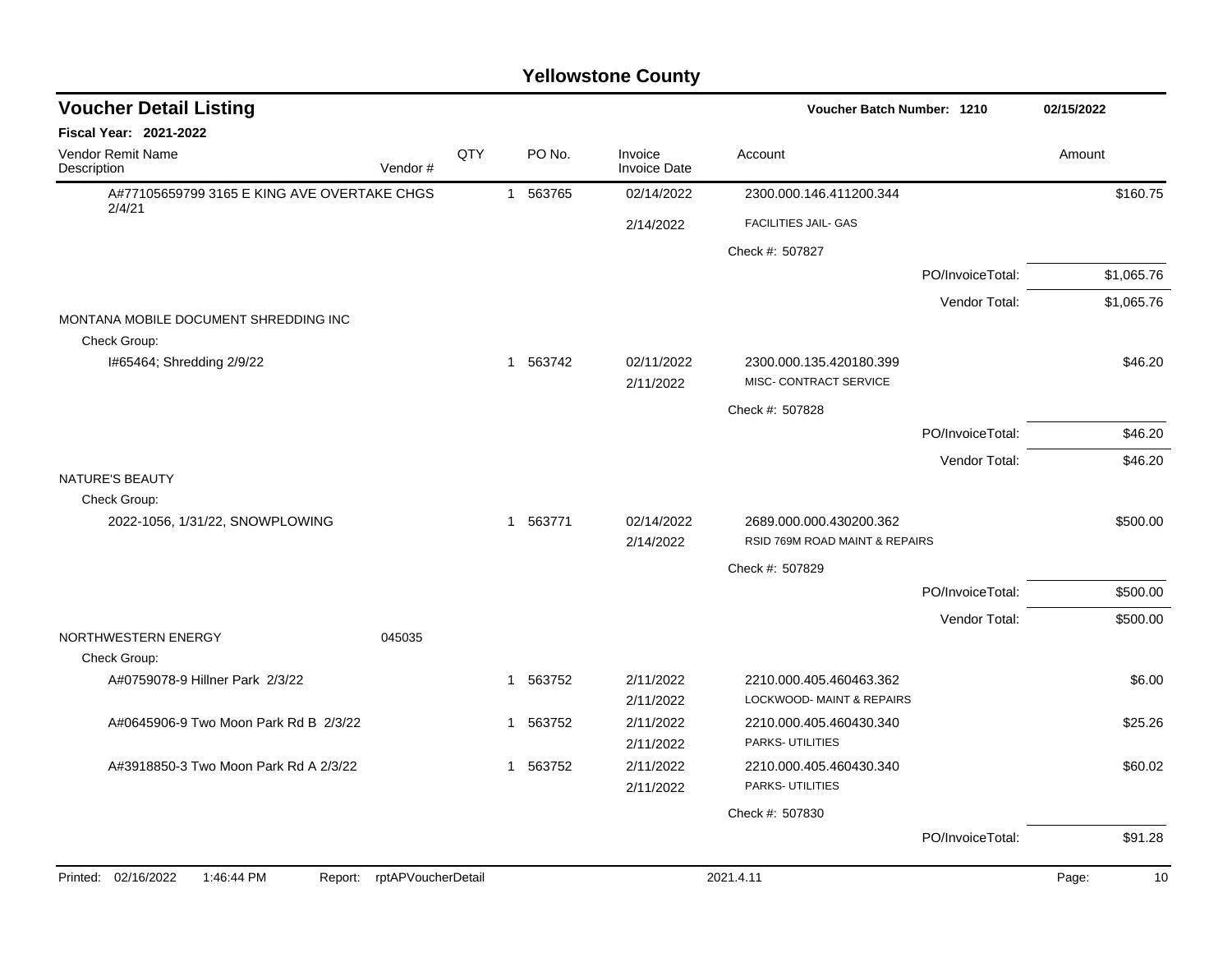| <b>Voucher Detail Listing</b>                   |     |              |                                | Voucher Batch Number: 1210                                        | 02/15/2022       |            |
|-------------------------------------------------|-----|--------------|--------------------------------|-------------------------------------------------------------------|------------------|------------|
| <b>Fiscal Year: 2021-2022</b>                   |     |              |                                |                                                                   |                  |            |
| Vendor Remit Name<br>Vendor#<br>Description     | QTY | PO No.       | Invoice<br><b>Invoice Date</b> | Account                                                           |                  | Amount     |
|                                                 |     |              |                                |                                                                   | Vendor Total:    | \$91.28    |
| <b>PACE</b>                                     |     |              |                                |                                                                   |                  |            |
| Check Group:                                    |     |              |                                |                                                                   |                  |            |
| I#8312333 NUTTING DR CULVERT CLEANING 2/10/22   |     | 10.25 563770 | 02/14/2022<br>2/14/2022        | 7264.000.000.021210.000<br>NUTTING DRAIN DUE TO SPECIAL DISTRICTS |                  | \$4,100.00 |
|                                                 |     |              |                                | Check #: 507831                                                   |                  |            |
|                                                 |     |              |                                |                                                                   | PO/InvoiceTotal: | \$4,100.00 |
|                                                 |     |              |                                |                                                                   | Vendor Total:    | \$4,100.00 |
| PLANTERIORS, INC                                |     |              |                                |                                                                   |                  |            |
| Check Group:                                    |     |              |                                |                                                                   |                  |            |
| 1#5526; Miller Bldg Plant Care DEC 2021         |     | 1 563746     | 02/11/2022                     | 1000.000.145.411200.360                                           |                  | \$65.00    |
|                                                 |     |              | 2/11/2022                      | FACILITIES- REPAIR & MAINT SERVICE                                |                  |            |
|                                                 |     |              |                                | Check #: 507832                                                   |                  |            |
|                                                 |     |              |                                |                                                                   | PO/InvoiceTotal: | \$65.00    |
|                                                 |     |              |                                |                                                                   | Vendor Total:    | \$65.00    |
| PUBLIC UTILITIES<br>005150                      |     |              |                                |                                                                   |                  |            |
| Check Group:                                    |     |              |                                |                                                                   |                  |            |
| A#248273; 2/1/22 annual fireline 2323 2nd Ave N |     | 1 563732     | 2/11/2022<br>2/11/2022         | 2300.000.135.420180.342<br><b>MISC-WATER</b>                      |                  | \$289.20   |
| A#143750; svc. evid. bldg. 1/27/22              |     | 1 563732     | 2/11/2022                      | 2300.000.131.420140.342                                           |                  | \$24.70    |
|                                                 |     |              | 2/11/2022                      | DETECTIVES-WATER                                                  |                  |            |
|                                                 |     |              |                                | Check #: 507833                                                   |                  |            |
|                                                 |     |              |                                |                                                                   | PO/InvoiceTotal: | \$313.90   |
| Check Group:                                    |     |              |                                |                                                                   |                  |            |
| A#129907 410 S 26th St Annual Fireline Bill     |     | 1 563749     | 2/11/2022                      | 2399.000.235.420250.342                                           |                  | \$289.20   |
|                                                 |     |              | 2/11/2022                      | YSC-WATER/LANDFILL                                                |                  |            |
|                                                 |     |              |                                | Check #: 507833                                                   |                  |            |
|                                                 |     |              |                                |                                                                   | PO/InvoiceTotal: | \$289.20   |
| Check Group:                                    |     |              |                                |                                                                   |                  |            |
|                                                 |     |              |                                |                                                                   |                  |            |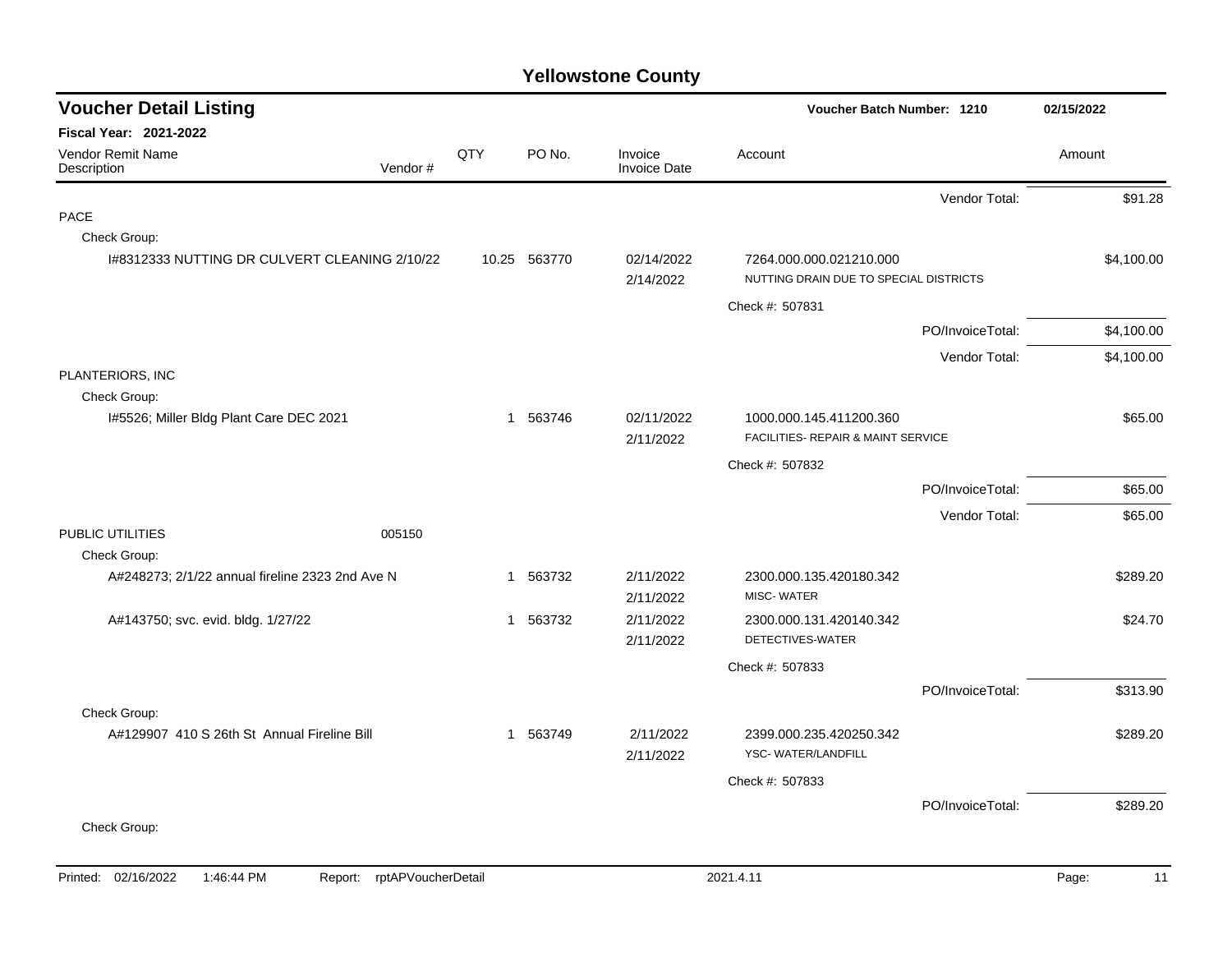| <b>Voucher Detail Listing</b>                                      |     |              |                                | Voucher Batch Number: 1210          | 02/15/2022  |
|--------------------------------------------------------------------|-----|--------------|--------------------------------|-------------------------------------|-------------|
| <b>Fiscal Year: 2021-2022</b>                                      |     |              |                                |                                     |             |
| <b>Vendor Remit Name</b><br>Description<br>Vendor#                 | QTY | PO No.       | Invoice<br><b>Invoice Date</b> | Account                             | Amount      |
| A#130059 ANNUAL FIRELINE 2/1/22                                    |     | 1 563763     | 02/14/2022                     | 2506.000.000.430500.362             | \$633.95    |
|                                                                    |     |              | 2/14/2022                      | RSID 160 WATER UTIL MAINT & REPAIRS |             |
| A#130069 ANNUAL FIRELINE 2/1/22                                    |     | 563763<br>1  | 02/14/2022                     | 2514.000.000.430500.362             | \$633.95    |
|                                                                    |     |              | 2/14/2022                      | RSID 446 WATER UTIL MAINT & REPAIRS |             |
| A#130073 ANNUAL FIRELINE 2/1/22                                    |     | 1 563763     | 02/14/2022                     | 2504.000.000.430500.362             | \$633.95    |
|                                                                    |     |              | 2/14/2022                      | RSID 79 WATER UTIL MAINT & REPAIRS  |             |
| A#130074 ANNUAL FIRELINE 2/1/22                                    |     | 1 563763     | 02/14/2022                     | 2513.000.000.430500.362             | \$633.95    |
|                                                                    |     |              | 2/14/2022                      | RSID 382 WATER UTIL MAINT & REPAIRS |             |
| A#130083 ANNUAL FIRELINE 2/1/22                                    |     | 1 563763     | 02/14/2022                     | 2511.000.000.430500.362             | \$633.95    |
|                                                                    |     |              | 2/14/2022                      | RSID 363 WATER UTIL MAINT & REPAIRS |             |
| A#130084 ANNUAL FIRELINE 2/1/22                                    |     | 1 563763     | 02/14/2022                     | 2511.000.000.430500.362             | \$633.95    |
|                                                                    |     |              | 2/14/2022                      | RSID 363 WATER UTIL MAINT & REPAIRS |             |
| A#130076 ANNUAL FIRELINE 2/1/22                                    |     | 1 563763     | 02/14/2022                     | 2511.000.000.430500.362             | \$633.95    |
|                                                                    |     |              | 2/14/2022                      | RSID 363 WATER UTIL MAINT & REPAIRS |             |
| A#130077 ANNUAL FIRELINE 2/1/22                                    |     | 1 563763     | 02/14/2022                     | 2511.000.000.430500.362             | \$633.95    |
|                                                                    |     |              | 2/14/2022                      | RSID 363 WATER UTIL MAINT & REPAIRS |             |
| A#130078 ANNUAL FIRELINE 2/1/22                                    |     | 1 563763     | 02/14/2022                     | 1000.000.125.420400.340             | \$633.95    |
|                                                                    |     |              | 2/14/2022                      | FIRE PROTECTION- UTILITIES          |             |
| A#130068 ANNUAL FIRELINE 2/1/22                                    |     | 563763<br>1. | 02/14/2022                     | 2513.000.000.430500.362             | \$633.95    |
|                                                                    |     |              | 2/14/2022                      | RSID 382 WATER UTIL MAINT & REPAIRS |             |
| A#152784 ANNUAL FIRELINE 2/1/22                                    |     | 563763<br>1. | 02/14/2022                     | 1000.000.145.411200.342             | \$640.85    |
|                                                                    |     |              | 2/14/2022                      | <b>FACILITIES- WATER</b>            |             |
|                                                                    |     |              |                                | Check #: 507833                     |             |
|                                                                    |     |              |                                | PO/InvoiceTotal:                    | \$6,980.35  |
|                                                                    |     |              |                                | Vendor Total:                       | \$7,583.45  |
| RAINBOW GAS COMPANY<br>036995                                      |     |              |                                |                                     |             |
| Check Group:                                                       |     |              |                                |                                     |             |
| I#SLSINV00887; 1/31/21 YCDF Nat. Gas Commidity JAN<br>22           |     | 1 563753     | 02/11/2022                     | 2300.000.146.411200.344             | \$3,298.70  |
|                                                                    |     |              | 2/11/2022                      | <b>FACILITIES JAIL- GAS</b>         |             |
|                                                                    |     |              |                                | Check #: 507834                     |             |
|                                                                    |     |              |                                |                                     |             |
| Printed: 02/16/2022<br>rptAPVoucherDetail<br>1:46:44 PM<br>Report: |     |              |                                | 2021.4.11                           | Page:<br>12 |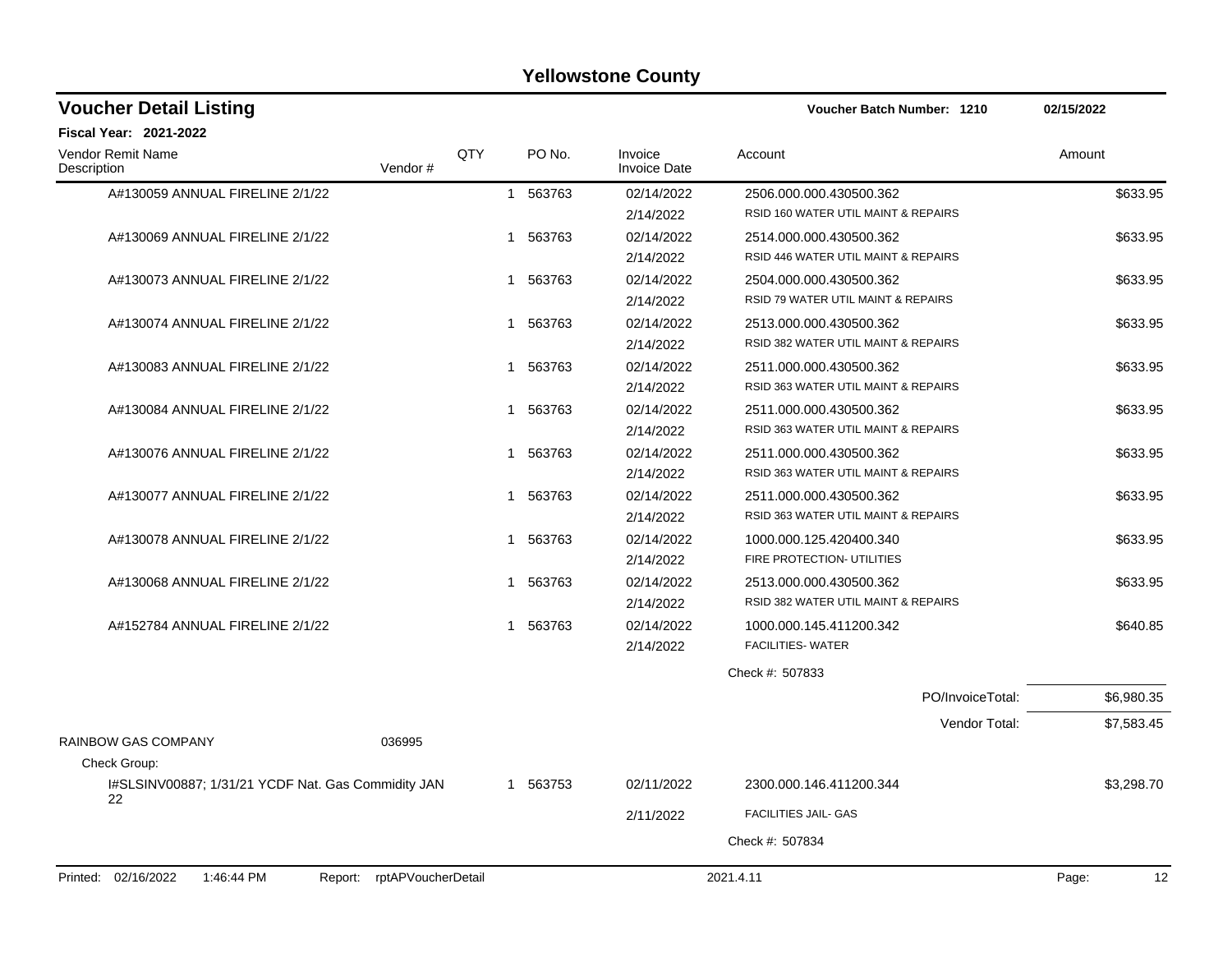| <b>Voucher Detail Listing</b>               |         |     |                        |                                | <b>Voucher Batch Number: 1210</b>           | 02/15/2022 |
|---------------------------------------------|---------|-----|------------------------|--------------------------------|---------------------------------------------|------------|
| <b>Fiscal Year: 2021-2022</b>               |         |     |                        |                                |                                             |            |
| Vendor Remit Name<br>Description            | Vendor# | QTY | PO No.                 | Invoice<br><b>Invoice Date</b> | Account                                     | Amount     |
|                                             |         |     |                        |                                | PO/InvoiceTotal:                            | \$3,298.70 |
|                                             |         |     |                        |                                | Vendor Total:                               | \$3,298.70 |
| <b>REPUBLIC SERVICES #892</b>               |         |     |                        |                                |                                             |            |
| Check Group:                                |         |     |                        |                                |                                             |            |
| I#991831 A#30892-3483393; TWO MOON 1/28/22  |         |     | 563756<br>$\mathbf 1$  | 2/11/2022<br>2/11/2022         | 2210.000.405.460430.340<br>PARKS- UTILITIES | \$202.85   |
| I#991831 A#30892-3483393; EARL GUSS 1/28/21 |         |     | 563756<br>-1           | 2/11/2022                      | 2210.000.405.460430.340                     | \$29.49    |
|                                             |         |     |                        | 2/11/2022                      | PARKS- UTILITIES                            |            |
| I#991831 A#30892-3483393; ZIMMERMAN 1/28/21 |         |     | 563756<br>$\mathbf 1$  | 2/11/2022                      | 2210.000.405.460430.340                     | \$115.79   |
|                                             |         |     |                        | 2/11/2022                      | PARKS- UTILITIES                            |            |
|                                             |         |     |                        |                                | Check #: 507835                             |            |
|                                             |         |     |                        |                                | PO/InvoiceTotal:                            | \$348.13   |
|                                             |         |     |                        |                                | Vendor Total:                               | \$348.13   |
| SHERIFF PETTY CASH                          | 005657  |     |                        |                                |                                             |            |
| Check Group:                                |         |     |                        |                                |                                             |            |
| I#9055; printer ink - crime scene van       |         |     | 563726<br>$\mathbf{1}$ | 02/11/2022                     | 2300.000.131.420140.202                     | \$44.99    |
|                                             |         |     |                        | 2/11/2022                      | DETECTIVES- EXPENSE OF INVEST               |            |
| I#9056; keys - range                        |         |     | 563726<br>$\mathbf 1$  | 02/11/2022                     | 2300.000.132.420155.362                     | \$6.00     |
|                                             |         |     |                        | 2/11/2022                      | TRAINING FACILITY- MAINT & REPAIRS          |            |
| 1#9057; plastic dinnerware breakroom        |         |     | 563726<br>-1           | 02/11/2022                     | 2300.000.130.420110.210                     | \$7.00     |
|                                             |         |     |                        | 2/11/2022                      | <b>ADMIN- OFFICE SUPPLIES</b>               |            |
| I#9058; Fuel - civil transport              |         |     | 1 563726               | 02/11/2022                     | 2300.000.135.420180.310                     | \$20.00    |
|                                             |         |     |                        | 2/11/2022                      | MISC- PRISONER TRANSPORT                    |            |
| I#9059; postage - evidence                  |         |     | 563726<br>$\mathbf 1$  | 02/11/2022                     | 2300.000.131.420140.202                     | \$32.05    |
|                                             |         |     |                        | 2/11/2022                      | DETECTIVES- EXPENSE OF INVEST               |            |
| I#9060; postage - evidence                  |         |     | 1 563726               | 02/11/2022                     | 2300.000.131.420140.202                     | \$39.99    |
|                                             |         |     |                        | 2/11/2022                      | DETECTIVES- EXPENSE OF INVEST               |            |
| I#9061; notary certificate G. Yarlott       |         |     | 563726<br>-1           | 02/11/2022                     | 2300.000.131.420140.220                     | \$25.00    |
|                                             |         |     |                        | 2/11/2022                      | DETECTIVES- OPERATING SUPPLIES              |            |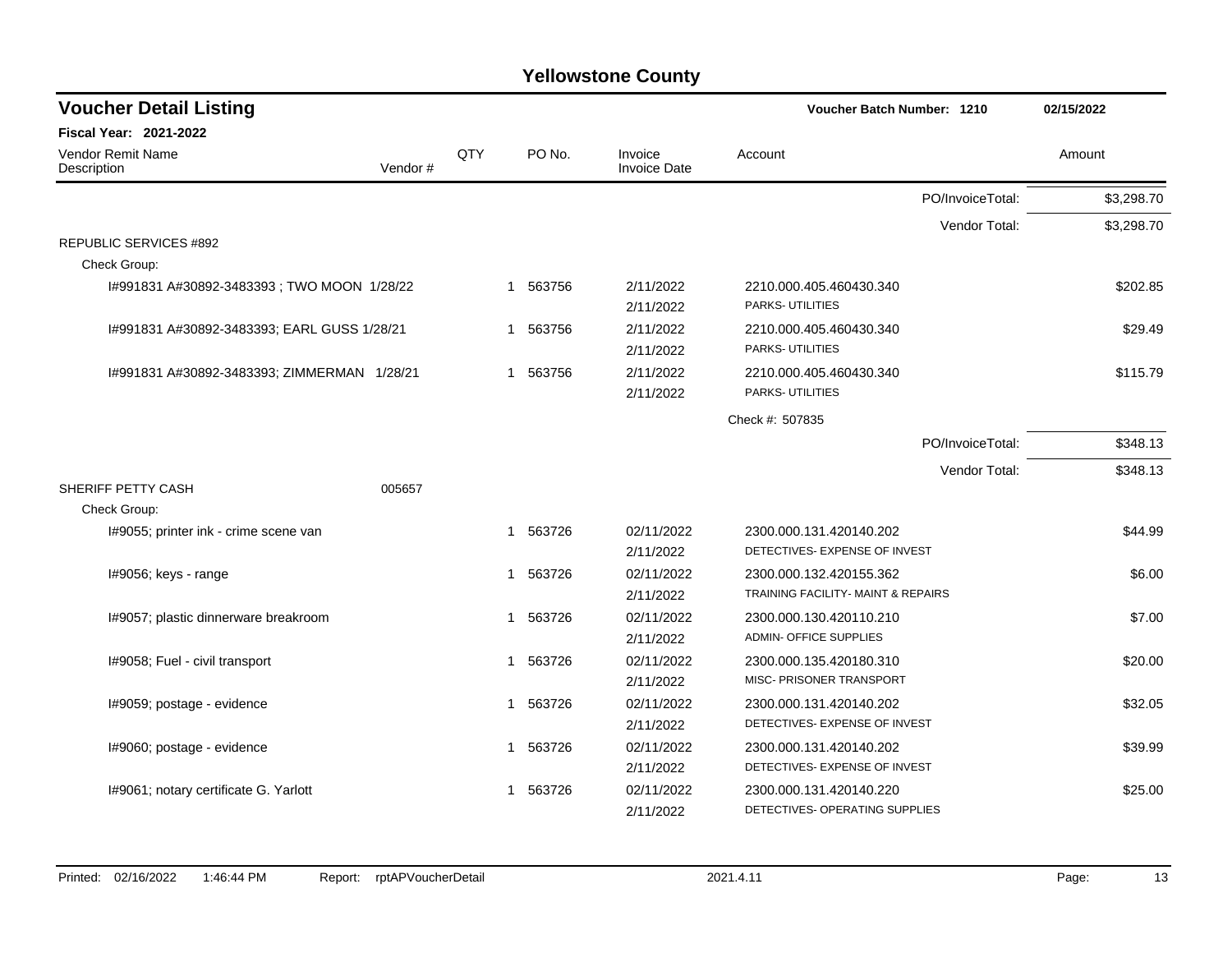| QTY<br>PO No.<br>Invoice<br>Amount<br>Account<br><b>Invoice Date</b><br>Vendor#<br>1 563726<br>02/11/2022<br>2300.000.131.420140.220<br>\$25.14<br>I#9062; case for negotiator phone<br>DETECTIVES- OPERATING SUPPLIES<br>2/11/2022<br>1 563726<br>02/11/2022<br>I#9063; postage - evidence<br>2300.000.131.420140.202<br>\$16.70<br>DETECTIVES- EXPENSE OF INVEST<br>2/11/2022<br>02/11/2022<br>I#9064; fuel - prisoner transport vehcile #67<br>563726<br>2300.000.136.420200.310<br>\$10.00<br>$\mathbf 1$<br>DETENTION- PRISONER TRANSPORT<br>2/11/2022<br>02/11/2022<br>I#9065; maint. supplies - range<br>563726<br>2300.000.132.420155.362<br>\$14.02<br>1<br>TRAINING FACILITY- MAINT & REPAIRS<br>2/11/2022<br>02/11/2022<br>I#9066; maint. supplies - range<br>563726<br>2300.000.132.420155.362<br>\$44.88<br>1<br>TRAINING FACILITY- MAINT & REPAIRS<br>2/11/2022<br>I#9067; windshield molding - vehicle #100<br>563726<br>02/11/2022<br>\$25.24<br>2300.000.130.420110.361<br>1<br><b>ADMIN- VEHICLE REPAIRS</b><br>2/11/2022<br>Check #: 507836<br>PO/InvoiceTotal:<br>\$311.01<br>\$311.01<br>Vendor Total:<br>SMITH FUNERAL CHAPEL<br>005690<br>Check Group:<br>VA BURIAL BENEFIT HARLAN L THOMAS JR 1/28/22<br>1 563671<br>\$250.00<br>02/10/2022<br>1000.000.199.450200.396<br>MISC- FUNERAL EXPENSE/BURIALS<br>2/10/2022<br>Check #: 507837<br>\$250.00<br>PO/InvoiceTotal:<br>Check Group:<br>1 563672<br>2/10/2022<br>\$250.00<br>VA BURIAL BENEFIT DAVID A CERDA 1/23/22<br>1000.000.199.450200.396<br>MISC- FUNERAL EXPENSE/BURIALS<br>2/10/2022<br>Check #: 507837<br>PO/InvoiceTotal:<br>\$250.00<br>Check Group:<br>VA BURIAL BENEFIT GARY E LOHNBAKKEN 1/20/22<br>1 563673<br>02/10/2022<br>1000.000.199.450200.396<br>\$250.00<br>MISC- FUNERAL EXPENSE/BURIALS<br>2/10/2022<br>Check #: 507837 | <b>Voucher Detail Listing</b>           |  |  | Voucher Batch Number: 1210 | 02/15/2022 |  |
|------------------------------------------------------------------------------------------------------------------------------------------------------------------------------------------------------------------------------------------------------------------------------------------------------------------------------------------------------------------------------------------------------------------------------------------------------------------------------------------------------------------------------------------------------------------------------------------------------------------------------------------------------------------------------------------------------------------------------------------------------------------------------------------------------------------------------------------------------------------------------------------------------------------------------------------------------------------------------------------------------------------------------------------------------------------------------------------------------------------------------------------------------------------------------------------------------------------------------------------------------------------------------------------------------------------------------------------------------------------------------------------------------------------------------------------------------------------------------------------------------------------------------------------------------------------------------------------------------------------------------------------------------------------------------------------------------------------------------------------------------------------------------------------------------------------------------|-----------------------------------------|--|--|----------------------------|------------|--|
|                                                                                                                                                                                                                                                                                                                                                                                                                                                                                                                                                                                                                                                                                                                                                                                                                                                                                                                                                                                                                                                                                                                                                                                                                                                                                                                                                                                                                                                                                                                                                                                                                                                                                                                                                                                                                              | <b>Fiscal Year: 2021-2022</b>           |  |  |                            |            |  |
|                                                                                                                                                                                                                                                                                                                                                                                                                                                                                                                                                                                                                                                                                                                                                                                                                                                                                                                                                                                                                                                                                                                                                                                                                                                                                                                                                                                                                                                                                                                                                                                                                                                                                                                                                                                                                              | <b>Vendor Remit Name</b><br>Description |  |  |                            |            |  |
|                                                                                                                                                                                                                                                                                                                                                                                                                                                                                                                                                                                                                                                                                                                                                                                                                                                                                                                                                                                                                                                                                                                                                                                                                                                                                                                                                                                                                                                                                                                                                                                                                                                                                                                                                                                                                              |                                         |  |  |                            |            |  |
|                                                                                                                                                                                                                                                                                                                                                                                                                                                                                                                                                                                                                                                                                                                                                                                                                                                                                                                                                                                                                                                                                                                                                                                                                                                                                                                                                                                                                                                                                                                                                                                                                                                                                                                                                                                                                              |                                         |  |  |                            |            |  |
|                                                                                                                                                                                                                                                                                                                                                                                                                                                                                                                                                                                                                                                                                                                                                                                                                                                                                                                                                                                                                                                                                                                                                                                                                                                                                                                                                                                                                                                                                                                                                                                                                                                                                                                                                                                                                              |                                         |  |  |                            |            |  |
|                                                                                                                                                                                                                                                                                                                                                                                                                                                                                                                                                                                                                                                                                                                                                                                                                                                                                                                                                                                                                                                                                                                                                                                                                                                                                                                                                                                                                                                                                                                                                                                                                                                                                                                                                                                                                              |                                         |  |  |                            |            |  |
|                                                                                                                                                                                                                                                                                                                                                                                                                                                                                                                                                                                                                                                                                                                                                                                                                                                                                                                                                                                                                                                                                                                                                                                                                                                                                                                                                                                                                                                                                                                                                                                                                                                                                                                                                                                                                              |                                         |  |  |                            |            |  |
|                                                                                                                                                                                                                                                                                                                                                                                                                                                                                                                                                                                                                                                                                                                                                                                                                                                                                                                                                                                                                                                                                                                                                                                                                                                                                                                                                                                                                                                                                                                                                                                                                                                                                                                                                                                                                              |                                         |  |  |                            |            |  |
|                                                                                                                                                                                                                                                                                                                                                                                                                                                                                                                                                                                                                                                                                                                                                                                                                                                                                                                                                                                                                                                                                                                                                                                                                                                                                                                                                                                                                                                                                                                                                                                                                                                                                                                                                                                                                              |                                         |  |  |                            |            |  |
|                                                                                                                                                                                                                                                                                                                                                                                                                                                                                                                                                                                                                                                                                                                                                                                                                                                                                                                                                                                                                                                                                                                                                                                                                                                                                                                                                                                                                                                                                                                                                                                                                                                                                                                                                                                                                              |                                         |  |  |                            |            |  |
|                                                                                                                                                                                                                                                                                                                                                                                                                                                                                                                                                                                                                                                                                                                                                                                                                                                                                                                                                                                                                                                                                                                                                                                                                                                                                                                                                                                                                                                                                                                                                                                                                                                                                                                                                                                                                              |                                         |  |  |                            |            |  |
|                                                                                                                                                                                                                                                                                                                                                                                                                                                                                                                                                                                                                                                                                                                                                                                                                                                                                                                                                                                                                                                                                                                                                                                                                                                                                                                                                                                                                                                                                                                                                                                                                                                                                                                                                                                                                              |                                         |  |  |                            |            |  |
|                                                                                                                                                                                                                                                                                                                                                                                                                                                                                                                                                                                                                                                                                                                                                                                                                                                                                                                                                                                                                                                                                                                                                                                                                                                                                                                                                                                                                                                                                                                                                                                                                                                                                                                                                                                                                              |                                         |  |  |                            |            |  |
|                                                                                                                                                                                                                                                                                                                                                                                                                                                                                                                                                                                                                                                                                                                                                                                                                                                                                                                                                                                                                                                                                                                                                                                                                                                                                                                                                                                                                                                                                                                                                                                                                                                                                                                                                                                                                              |                                         |  |  |                            |            |  |
|                                                                                                                                                                                                                                                                                                                                                                                                                                                                                                                                                                                                                                                                                                                                                                                                                                                                                                                                                                                                                                                                                                                                                                                                                                                                                                                                                                                                                                                                                                                                                                                                                                                                                                                                                                                                                              |                                         |  |  |                            |            |  |
|                                                                                                                                                                                                                                                                                                                                                                                                                                                                                                                                                                                                                                                                                                                                                                                                                                                                                                                                                                                                                                                                                                                                                                                                                                                                                                                                                                                                                                                                                                                                                                                                                                                                                                                                                                                                                              |                                         |  |  |                            |            |  |
|                                                                                                                                                                                                                                                                                                                                                                                                                                                                                                                                                                                                                                                                                                                                                                                                                                                                                                                                                                                                                                                                                                                                                                                                                                                                                                                                                                                                                                                                                                                                                                                                                                                                                                                                                                                                                              |                                         |  |  |                            |            |  |
|                                                                                                                                                                                                                                                                                                                                                                                                                                                                                                                                                                                                                                                                                                                                                                                                                                                                                                                                                                                                                                                                                                                                                                                                                                                                                                                                                                                                                                                                                                                                                                                                                                                                                                                                                                                                                              |                                         |  |  |                            |            |  |
|                                                                                                                                                                                                                                                                                                                                                                                                                                                                                                                                                                                                                                                                                                                                                                                                                                                                                                                                                                                                                                                                                                                                                                                                                                                                                                                                                                                                                                                                                                                                                                                                                                                                                                                                                                                                                              |                                         |  |  |                            |            |  |
|                                                                                                                                                                                                                                                                                                                                                                                                                                                                                                                                                                                                                                                                                                                                                                                                                                                                                                                                                                                                                                                                                                                                                                                                                                                                                                                                                                                                                                                                                                                                                                                                                                                                                                                                                                                                                              |                                         |  |  |                            |            |  |
|                                                                                                                                                                                                                                                                                                                                                                                                                                                                                                                                                                                                                                                                                                                                                                                                                                                                                                                                                                                                                                                                                                                                                                                                                                                                                                                                                                                                                                                                                                                                                                                                                                                                                                                                                                                                                              |                                         |  |  |                            |            |  |
|                                                                                                                                                                                                                                                                                                                                                                                                                                                                                                                                                                                                                                                                                                                                                                                                                                                                                                                                                                                                                                                                                                                                                                                                                                                                                                                                                                                                                                                                                                                                                                                                                                                                                                                                                                                                                              |                                         |  |  |                            |            |  |
|                                                                                                                                                                                                                                                                                                                                                                                                                                                                                                                                                                                                                                                                                                                                                                                                                                                                                                                                                                                                                                                                                                                                                                                                                                                                                                                                                                                                                                                                                                                                                                                                                                                                                                                                                                                                                              |                                         |  |  |                            |            |  |
|                                                                                                                                                                                                                                                                                                                                                                                                                                                                                                                                                                                                                                                                                                                                                                                                                                                                                                                                                                                                                                                                                                                                                                                                                                                                                                                                                                                                                                                                                                                                                                                                                                                                                                                                                                                                                              |                                         |  |  |                            |            |  |
|                                                                                                                                                                                                                                                                                                                                                                                                                                                                                                                                                                                                                                                                                                                                                                                                                                                                                                                                                                                                                                                                                                                                                                                                                                                                                                                                                                                                                                                                                                                                                                                                                                                                                                                                                                                                                              |                                         |  |  |                            |            |  |
|                                                                                                                                                                                                                                                                                                                                                                                                                                                                                                                                                                                                                                                                                                                                                                                                                                                                                                                                                                                                                                                                                                                                                                                                                                                                                                                                                                                                                                                                                                                                                                                                                                                                                                                                                                                                                              |                                         |  |  |                            |            |  |
|                                                                                                                                                                                                                                                                                                                                                                                                                                                                                                                                                                                                                                                                                                                                                                                                                                                                                                                                                                                                                                                                                                                                                                                                                                                                                                                                                                                                                                                                                                                                                                                                                                                                                                                                                                                                                              |                                         |  |  |                            |            |  |
|                                                                                                                                                                                                                                                                                                                                                                                                                                                                                                                                                                                                                                                                                                                                                                                                                                                                                                                                                                                                                                                                                                                                                                                                                                                                                                                                                                                                                                                                                                                                                                                                                                                                                                                                                                                                                              |                                         |  |  |                            |            |  |
|                                                                                                                                                                                                                                                                                                                                                                                                                                                                                                                                                                                                                                                                                                                                                                                                                                                                                                                                                                                                                                                                                                                                                                                                                                                                                                                                                                                                                                                                                                                                                                                                                                                                                                                                                                                                                              |                                         |  |  |                            |            |  |
|                                                                                                                                                                                                                                                                                                                                                                                                                                                                                                                                                                                                                                                                                                                                                                                                                                                                                                                                                                                                                                                                                                                                                                                                                                                                                                                                                                                                                                                                                                                                                                                                                                                                                                                                                                                                                              |                                         |  |  |                            |            |  |
|                                                                                                                                                                                                                                                                                                                                                                                                                                                                                                                                                                                                                                                                                                                                                                                                                                                                                                                                                                                                                                                                                                                                                                                                                                                                                                                                                                                                                                                                                                                                                                                                                                                                                                                                                                                                                              |                                         |  |  |                            |            |  |
|                                                                                                                                                                                                                                                                                                                                                                                                                                                                                                                                                                                                                                                                                                                                                                                                                                                                                                                                                                                                                                                                                                                                                                                                                                                                                                                                                                                                                                                                                                                                                                                                                                                                                                                                                                                                                              |                                         |  |  |                            |            |  |
| 1:46:44 PM<br>Report: rptAPVoucherDetail<br>2021.4.11<br>Page:<br>14                                                                                                                                                                                                                                                                                                                                                                                                                                                                                                                                                                                                                                                                                                                                                                                                                                                                                                                                                                                                                                                                                                                                                                                                                                                                                                                                                                                                                                                                                                                                                                                                                                                                                                                                                         | Printed: 02/16/2022                     |  |  |                            |            |  |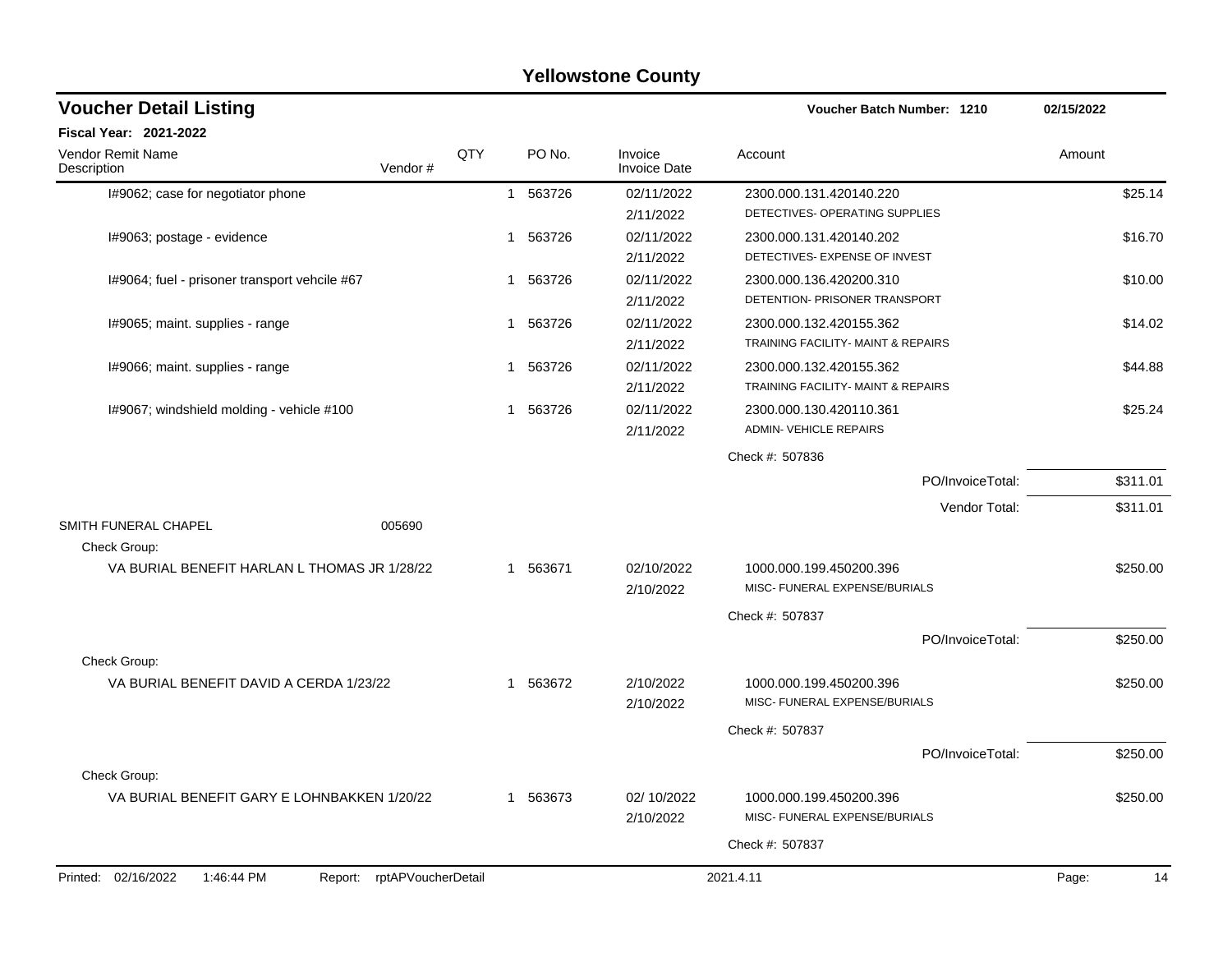| <b>Voucher Detail Listing</b>     |         |     |                        |                                | Voucher Batch Number: 1210        | 02/15/2022 |  |
|-----------------------------------|---------|-----|------------------------|--------------------------------|-----------------------------------|------------|--|
| Fiscal Year: 2021-2022            |         |     |                        |                                |                                   |            |  |
| Vendor Remit Name<br>Description  | Vendor# | QTY | PO No.                 | Invoice<br><b>Invoice Date</b> | Account                           | Amount     |  |
|                                   |         |     |                        |                                | PO/InvoiceTotal:                  | \$250.00   |  |
|                                   |         |     |                        |                                | Vendor Total:                     | \$750.00   |  |
| ST OF MT DEPT OF JUSTICE          | 037163  |     |                        |                                |                                   |            |  |
| Check Group:                      |         |     |                        |                                |                                   |            |  |
| MDFS# B22-005 - Jan. autopsy (JF) |         |     | 1 563736               | 02/11/2022                     | 2300.000.126.420800.202           | \$1,500.00 |  |
|                                   |         |     |                        | 2/11/2022                      | CORONER- EXPENSE OF INVEST        |            |  |
| MDFS# B22-007 - Jan. autopsy (TD) |         |     | 563736<br>$\mathbf 1$  | 02/11/2022                     | 2300.000.126.420800.202           | \$1,500.00 |  |
|                                   |         |     |                        | 2/11/2022                      | CORONER- EXPENSE OF INVEST        |            |  |
| MDFS# B22-008 - Jan. autopsy (TC) |         |     | 563736<br>$\mathbf 1$  | 02/11/2022                     | 2300.000.126.420800.202           | \$1,500.00 |  |
|                                   |         |     |                        | 2/11/2022                      | CORONER- EXPENSE OF INVEST        |            |  |
| MDFS# B22-009 - Jan. autopsy (LF) |         |     | 563736<br>1            | 02/11/2022                     | 2300.000.126.420800.202           | \$1,500.00 |  |
|                                   |         |     |                        | 2/11/2022                      | CORONER- EXPENSE OF INVEST        |            |  |
| MDFS# B22-010 - Jan. autopsy (EB) |         |     | 563736<br>$\mathbf{1}$ | 02/11/2022                     | 2300.000.126.420800.202           | \$1,500.00 |  |
|                                   |         |     |                        | 2/11/2022                      | CORONER- EXPENSE OF INVEST        |            |  |
| MDFS# B22-011 - Jan. autopsy (RH) |         |     | 1 563736               | 02/11/2022                     | 2300.000.126.420800.202           | \$1,500.00 |  |
|                                   |         |     |                        | 2/11/2022                      | CORONER- EXPENSE OF INVEST        |            |  |
| MDFS# B22-012 - Jan. autopsy (KP) |         |     | 563736<br>$\mathbf{1}$ | 02/11/2022                     | 2300.000.126.420800.202           | \$1,500.00 |  |
|                                   |         |     |                        | 2/11/2022                      | <b>CORONER- EXPENSE OF INVEST</b> |            |  |
| MDFS# B22-013 - Jan. autopsy (RB) |         |     | 563736<br>-1           | 02/11/2022                     | 2300.000.126.420800.202           | \$1,500.00 |  |
|                                   |         |     |                        | 2/11/2022                      | CORONER- EXPENSE OF INVEST        |            |  |
| MDFS# B22-015 - Jan. autopsy (JL) |         |     | 563736<br>$\mathbf{1}$ | 02/11/2022                     | 2300.000.126.420800.202           | \$1,500.00 |  |
|                                   |         |     |                        | 2/11/2022                      | CORONER- EXPENSE OF INVEST        |            |  |
| MDFS# B22-016 - Jan. autopsy (JT) |         |     | 563736<br>$\mathbf{1}$ | 02/11/2022                     | 2300.000.126.420800.202           | \$1,500.00 |  |
|                                   |         |     |                        | 2/11/2022                      | CORONER- EXPENSE OF INVEST        |            |  |
| MDFS# B22-019 - Jan. autopsy (GA) |         |     | 1 563736               | 02/11/2022                     | 2300.000.126.420800.202           | \$1,500.00 |  |
|                                   |         |     |                        | 2/11/2022                      | CORONER- EXPENSE OF INVEST        |            |  |
| MDFS# B22-021 - Jan. autopsy (JL) |         |     | 563736<br>$\mathbf{1}$ | 02/11/2022                     | 2300.000.126.420800.202           | \$1,500.00 |  |
|                                   |         |     |                        | 2/11/2022                      | CORONER- EXPENSE OF INVEST        |            |  |
|                                   |         |     | 1                      | 02/11/2022                     |                                   |            |  |
| MDFS# B22-022 - Jan. autopsy (DB) |         |     | 563736                 |                                | 2300.000.126.420800.202           | \$1,500.00 |  |
|                                   |         |     |                        | 2/11/2022                      | CORONER- EXPENSE OF INVEST        |            |  |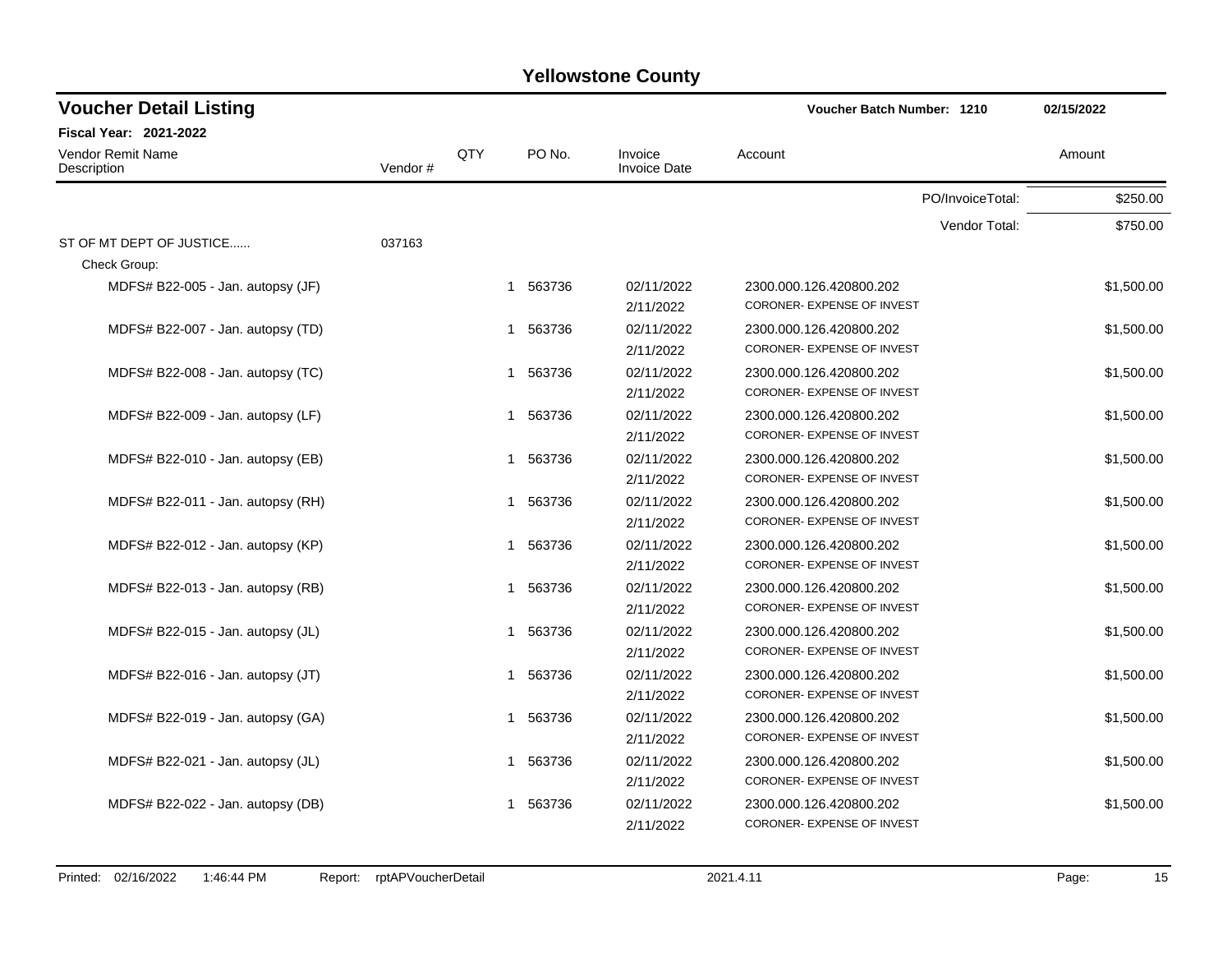|                                            |                            |     |              |          | <b>Yellowstone County</b> |                                                            |                  |            |             |
|--------------------------------------------|----------------------------|-----|--------------|----------|---------------------------|------------------------------------------------------------|------------------|------------|-------------|
| <b>Voucher Detail Listing</b>              |                            |     |              |          |                           | Voucher Batch Number: 1210                                 |                  | 02/15/2022 |             |
| Fiscal Year: 2021-2022                     |                            |     |              |          |                           |                                                            |                  |            |             |
| Vendor Remit Name<br>Description           | Vendor#                    | QTY |              | PO No.   | Invoice<br>Invoice Date   | Account                                                    |                  | Amount     |             |
| MDFS# B22-025 - Jan. ext. exam (TT)        |                            |     | $\mathbf{1}$ | 563736   | 02/11/2022                | 2300.000.126.420800.202                                    |                  |            | \$500.00    |
|                                            |                            |     |              |          | 2/11/2022                 | CORONER- EXPENSE OF INVEST                                 |                  |            |             |
| MDFS# B22-026 - Jan. autopsy (SM)          |                            |     | 1            | 563736   | 02/11/2022<br>2/11/2022   | 2300.000.126.420800.202<br>CORONER- EXPENSE OF INVEST      |                  |            | \$1,500.00  |
| MDFS# B22-028 - Jan. ext. exam (AS)        |                            |     | 1            | 563736   | 02/11/2022                | 2300.000.126.420800.202                                    |                  |            | \$500.00    |
|                                            |                            |     |              |          | 2/11/2022                 | CORONER- EXPENSE OF INVEST                                 |                  |            |             |
|                                            |                            |     |              |          |                           | Check #: 507838                                            |                  |            |             |
|                                            |                            |     |              |          |                           |                                                            | PO/InvoiceTotal: |            | \$22,000.00 |
|                                            |                            |     |              |          |                           |                                                            | Vendor Total:    |            | \$22,000.00 |
| <b>VERIZON WIRELESS</b>                    |                            |     |              |          |                           |                                                            |                  |            |             |
| Check Group:                               |                            |     |              |          |                           |                                                            |                  |            |             |
| A#742043964 I#9898036819; MDT 1/24-2/23/22 |                            |     | $\mathbf{1}$ | 563741   | 02/11/2022<br>2/11/2022   | 2300.000.132.420150.368<br>PATROL- SOFTWARE/HARDWARE MAINT |                  |            | \$3,227.39  |
|                                            |                            |     |              |          |                           | Check #: 507839                                            |                  |            |             |
|                                            |                            |     |              |          |                           |                                                            | PO/InvoiceTotal: |            | \$3,227.39  |
|                                            |                            |     |              |          |                           |                                                            | Vendor Total:    |            | \$3,227.39  |
| <b>WESTERN OFFICE EQUIPMENT</b>            | 006450                     |     |              |          |                           |                                                            |                  |            |             |
| Check Group:                               |                            |     |              |          |                           |                                                            |                  |            |             |
| I#56264; typewriter ribbons                |                            |     | 1            | 563733   | 02/11/2022<br>2/11/2022   | 2300.000.130.420110.210<br>ADMIN- OFFICE SUPPLIES          |                  |            | \$22.00     |
|                                            |                            |     |              |          |                           | Check #: 507840                                            |                  |            |             |
|                                            |                            |     |              |          |                           |                                                            | PO/InvoiceTotal: |            | \$22.00     |
|                                            |                            |     |              |          |                           |                                                            | Vendor Total:    |            | \$22.00     |
| YELLOWSTONE COUNTY NEWS                    | 006690                     |     |              |          |                           |                                                            |                  |            |             |
| Check Group:                               |                            |     |              |          |                           |                                                            |                  |            |             |
| I#115875 FLOOD PLAIN BOLTON 2/11/22        |                            |     |              | 1 563764 | 02/14/2022<br>2/14/2022   | 2110.000.401.430200.337<br>ROAD- PUBLICITY/ADVERTISING     |                  |            | \$13.00     |
|                                            |                            |     |              |          |                           | Check #: 507841                                            |                  |            |             |
|                                            |                            |     |              |          |                           |                                                            | PO/InvoiceTotal: |            | \$13.00     |
|                                            |                            |     |              |          |                           |                                                            | Vendor Total:    |            | \$13.00     |
| Printed: 02/16/2022<br>1:46:44 PM          | Report: rptAPVoucherDetail |     |              |          |                           | 2021.4.11                                                  |                  | Page:      | 16          |